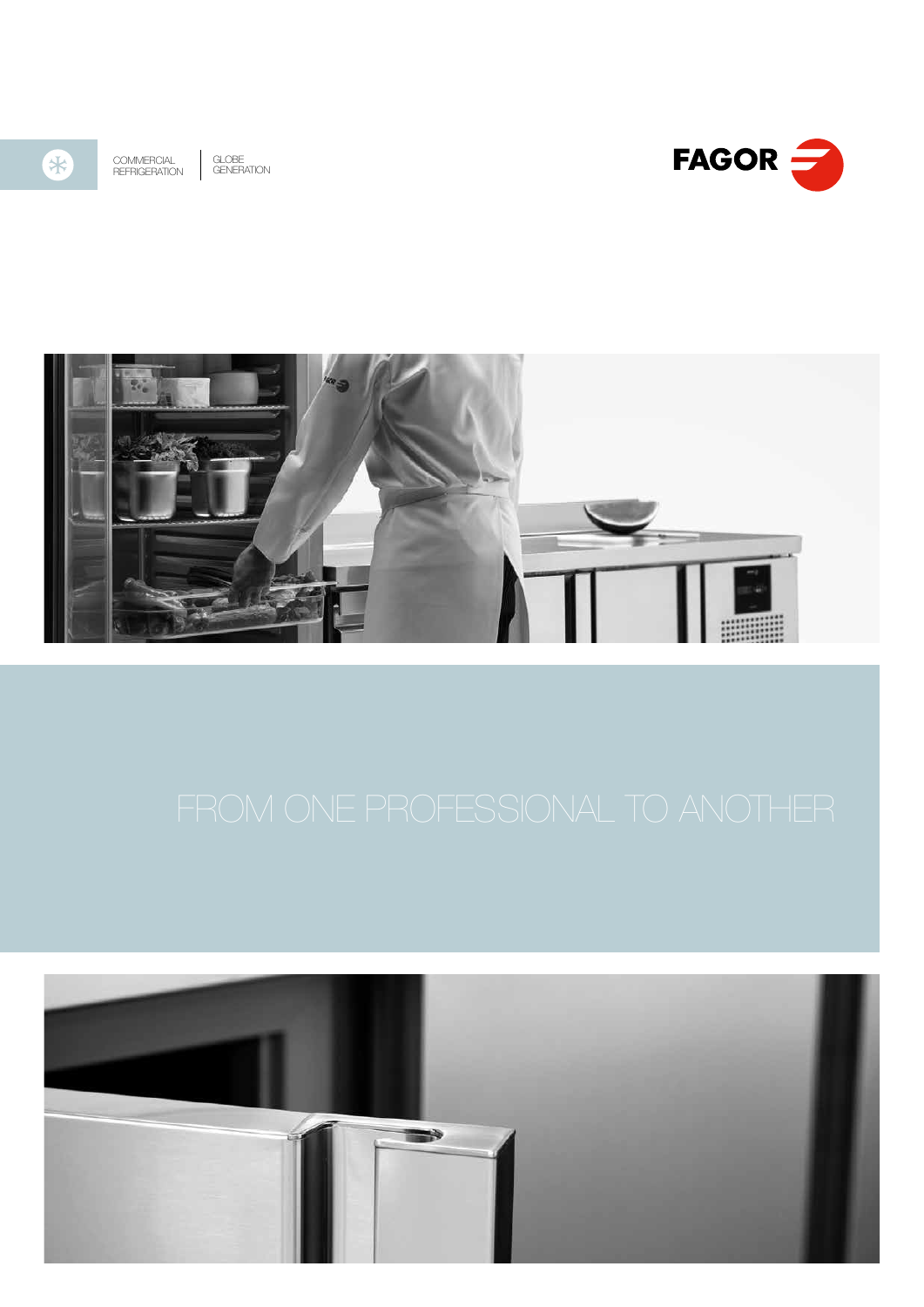INDEX

FROM ONE PROFESSIONAL TO ANOTHER. 04

> MORE EFFICIENT. MORE PROFITABLE. MORE SUSTAINABLE. 06

ROBUST AND ERGONOMIC

 OUTSIDE... 08

... FUNCTIONAL AND EASY TO CLEAN INSIDE. 12

PERFECT CONSERVATION FOR AN EXCELLENT RESULT. 16

> A SOLUTION FOR EVERY NEED. 18

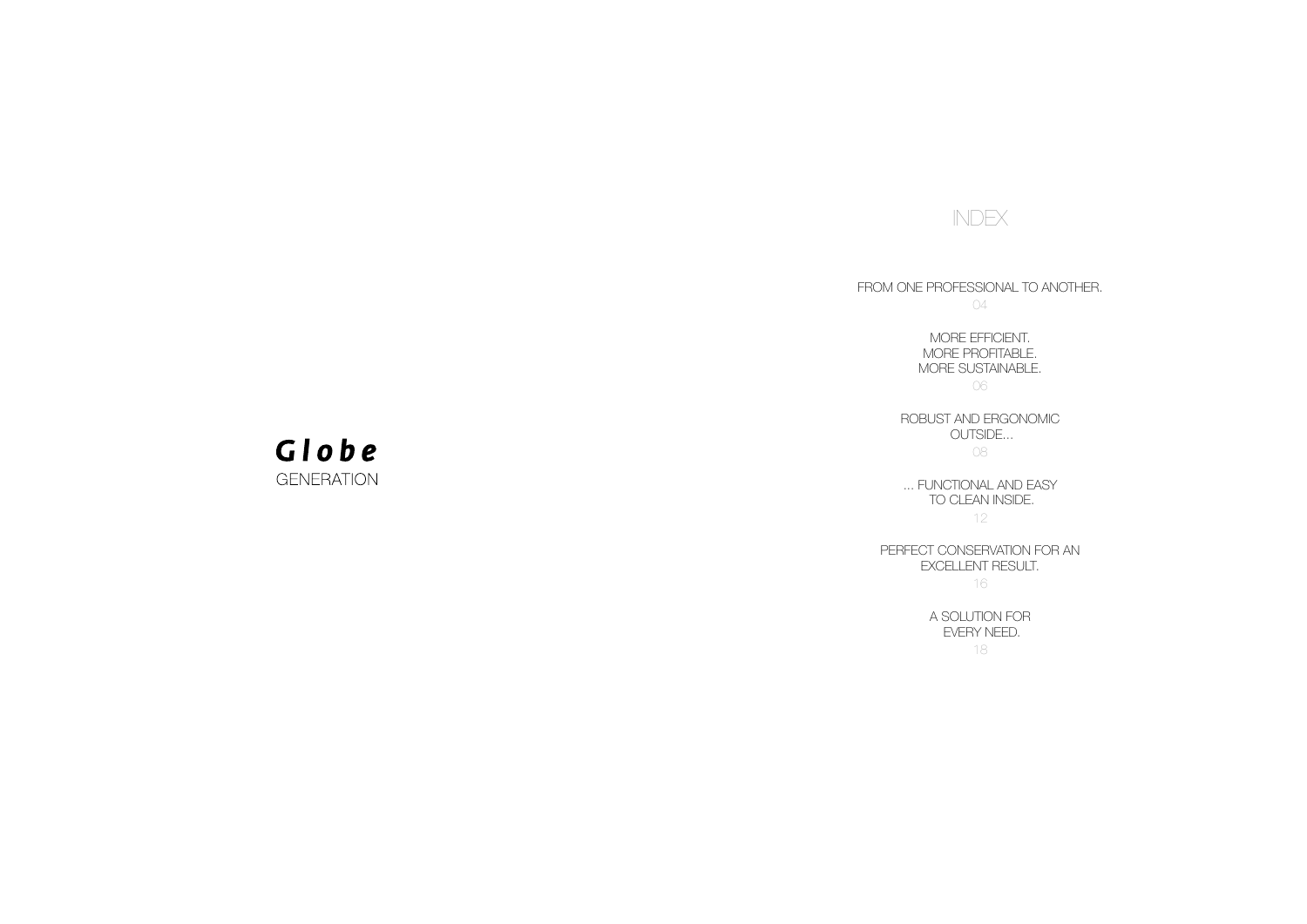

 $4 \overline{5}$ 

GLOBE, the new refrigeration generation, has been designed with the kitchen professional in mind. More efficient refrigeration technology, guaranteeing optimum food conservation at the lowest cost. The GLOBE generation is born of your requirements and our experience as **Europe's top commercial** refrigeration manufacturer. Its guarantee: the experience of a brand with four refrigeration manufacturing plants around the world and more than 1000 distribution points.

Your objective is also ours: to ensure you make the right choice.

# FROM ONE PROFESSIONAL TO ANOTHER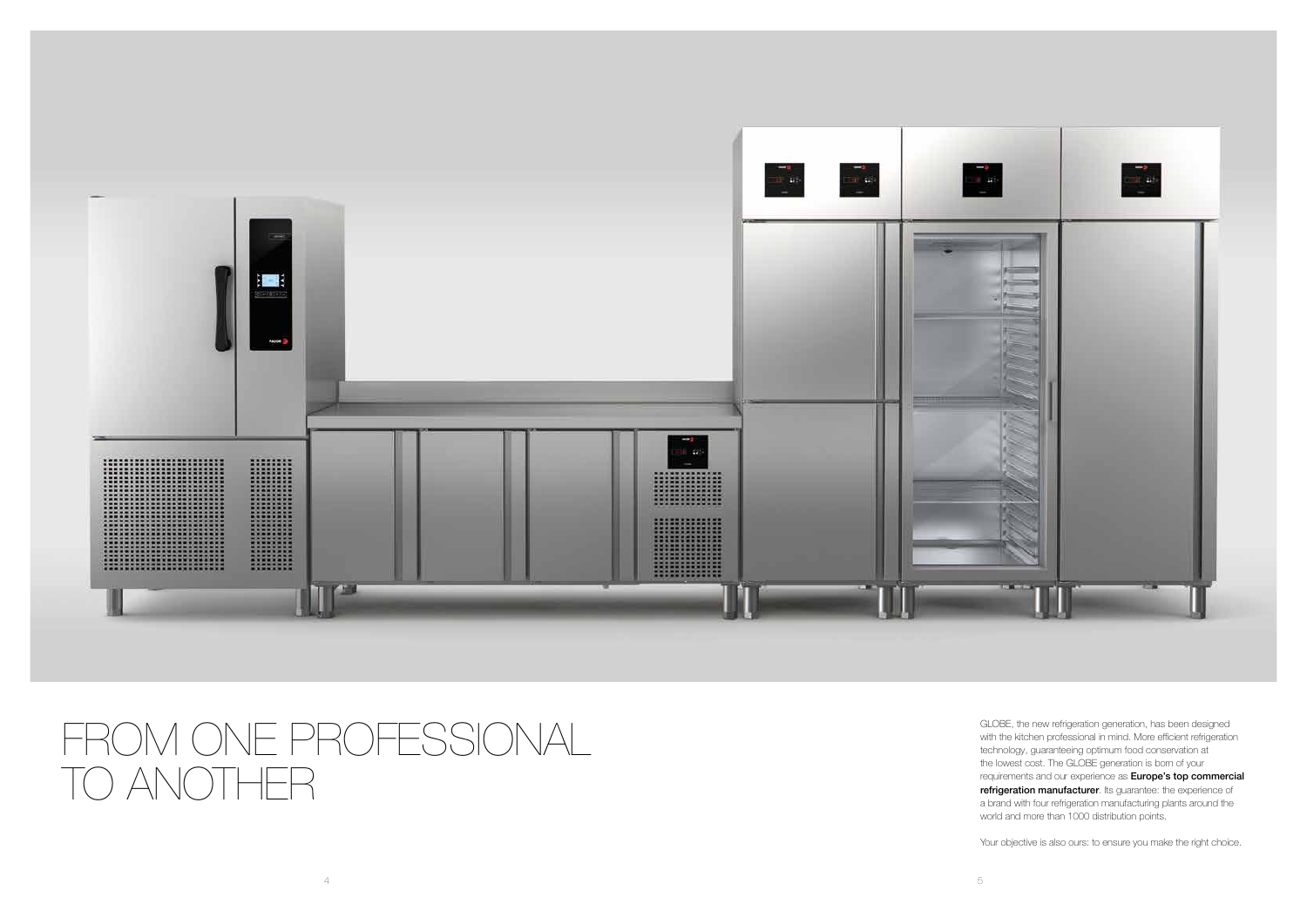





# MORE EFFICIENT. MORE PROFITABLE. MORE SUSTAINABLE.

—





01. 02. 03. 04. 05. MULTIFLOW **SYSTEM** 

**HFAVIFR** INSULATION ECO **FUNCTION** 

CUTTING EDGE **COMPONENTS** 

Our consistently innovative attitude leads us to fit our equipment with top quality food conservation features and also to comply with all power saving regulations in force. This is a new generation that intends to become your perfect allied for quality, durability, cost saving and sustainability.

> ZERO IMPACT GASES

Sğ

performance. When the door remains closed for a certain period of time, temperature and time are automatically selected so that the

When it comes to insulation, the right thickness is a key factor to prevent leaks. Our new Globe generation increases insulation levels in all the average range to provide increased refrigeration efficiency.

Noise level reduced by 15%.

An intelligent air circulation system to ensure a consistent and constant distribution inside the equipment, so that the temperature stays uniform. This system contributes to keep food in good conditions for a longer time and to reduce power consumption. This running mode optimises our equipments'

Our components reduce power consumption and improve efficiency to make your kitchen a more pleasant place to work at thanks to a lower noise level.

Natural non toxic

cooling unit only works when required. ECO mode

gas with a reduced environmental impact on the ozone layer. Also, thanks to a smaller load of coolant in our units, compressors' performance is greater with reduced noise level.

**Coolant load reduced** by 30-40%.

Advance models 80 mm

Concept models Before 50 mm Now 60 mm

reduces consumption by 12%.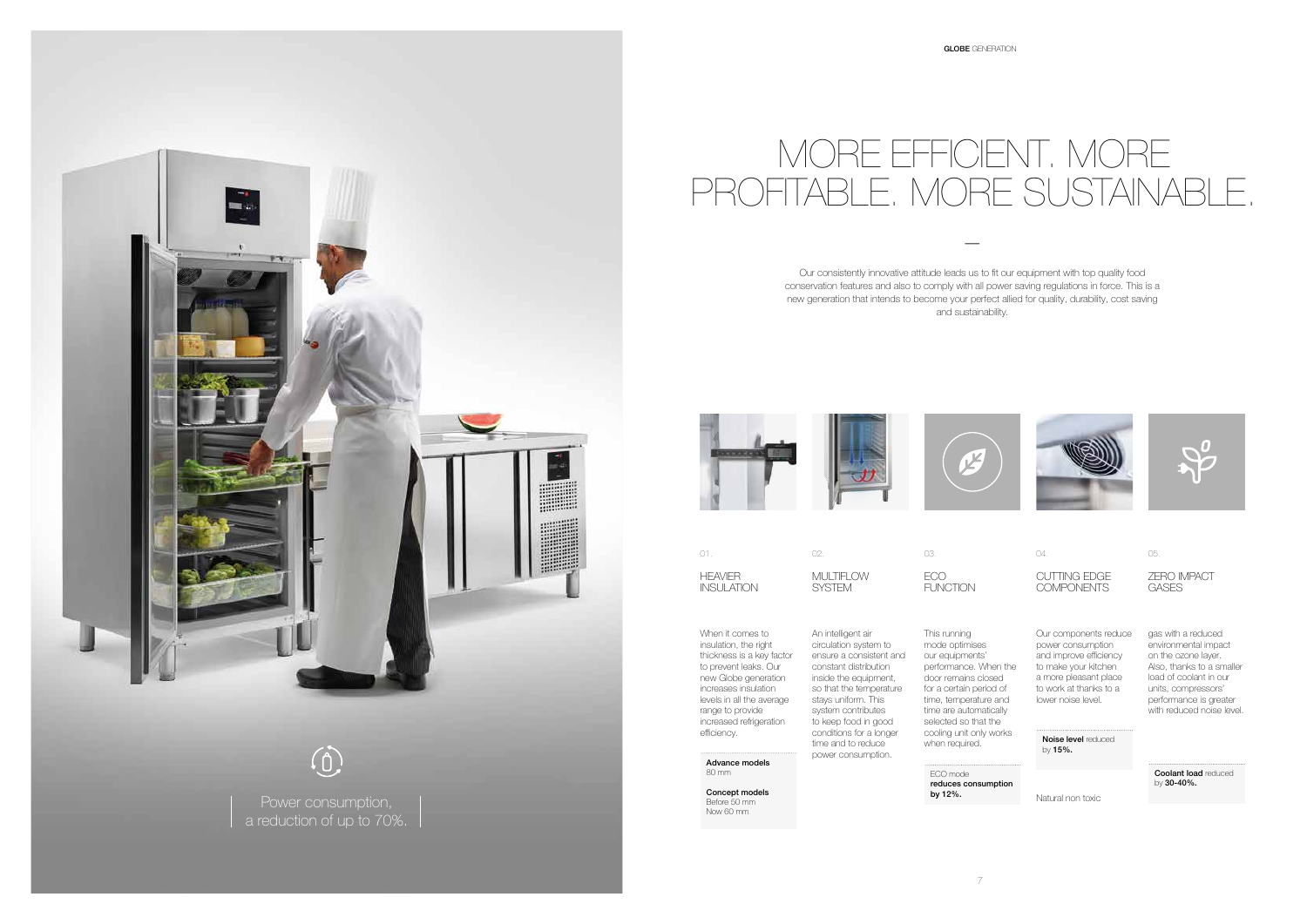Our priority is to provide our customers with a reliable, long-



# ROBUST AND ERGONOMIC OUTSIDE...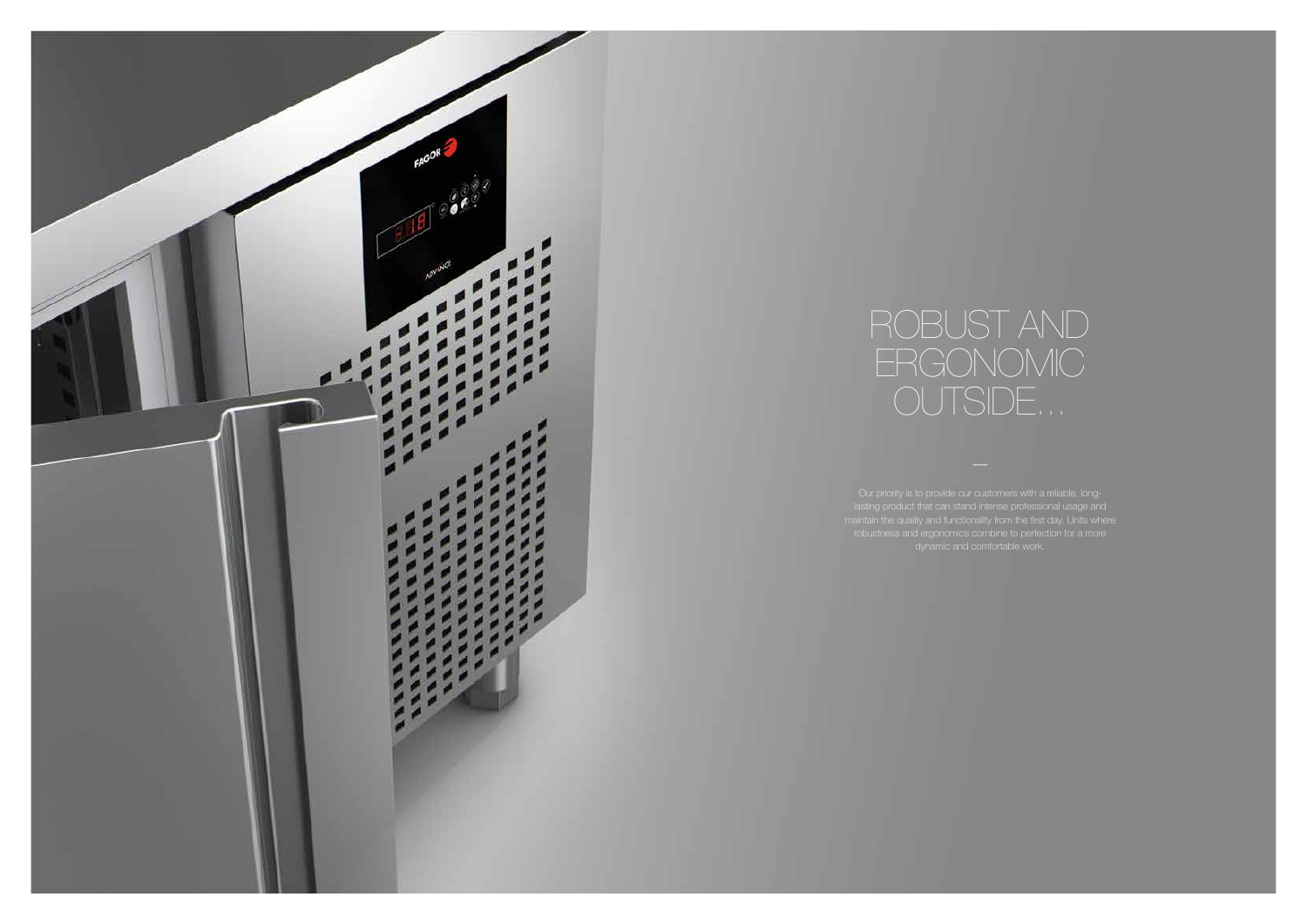







ERGONOMIC **HANDLES** 

### FAGOR INDUSTRIAL GLO**BE** GENERATION AND STRUCK AND STRUCK AND STRUCK AND STRUCK AND STRUCK AND STRUCK AND STRUCK AND STRUCK AND STRUCK AND STRUCK AND STRUCK AND STRUCK AND STRUCK AND STRUCK AND STRUCK AND STRUCK AND STRUCK

| GI OBE GE |  |
|-----------|--|
|           |  |

| O1.                                                                                                       | 02.                                                                                                                                                                                         | 03.                                                                                                                                                                                                     | 04.                                                                                                                                                                                                                                      |
|-----------------------------------------------------------------------------------------------------------|---------------------------------------------------------------------------------------------------------------------------------------------------------------------------------------------|---------------------------------------------------------------------------------------------------------------------------------------------------------------------------------------------------------|------------------------------------------------------------------------------------------------------------------------------------------------------------------------------------------------------------------------------------------|
| USER FRIENDLY<br>ELECTRONIC CONTROLS                                                                      | <b>IPX5 PROTECTION</b>                                                                                                                                                                      | ACCESS TO DOOR<br><b>OPENING</b>                                                                                                                                                                        | SELF-CLOSING AND STAY<br>OPEN FEATURE                                                                                                                                                                                                    |
| Functional and user friendly<br>electronic controls for a<br>direct access to the different<br>functions. | The control panel is integrated<br>in the control holder to provide<br>a greater protection against dirt<br>and shock. IPX5 international<br>grade of protection against<br>water and dust. | An optional door opening pedal<br>for all the cabinets in the range<br>for an easy and comfortable<br>access when your hands are<br>busy.<br>Flexible layout: according to<br>door opening orientation. | Globe products are fitted with<br>a self-closing and stay open<br>feature for easier loading and<br>unloading.<br>____<br>Self-closing: when the door is<br>opened less than 90 °.<br>Stay open feature: when opened<br>more than 135 °. |

### EASY ACCESS FOR **MAINTENANCE**



05.

Vertical all the way built-in door handles to offer an easy and accessible grip while providing an obstacle free design.

06.

Globe tables with Monoblock compact system have their cooling units at the front for an easy access for maintenance operations.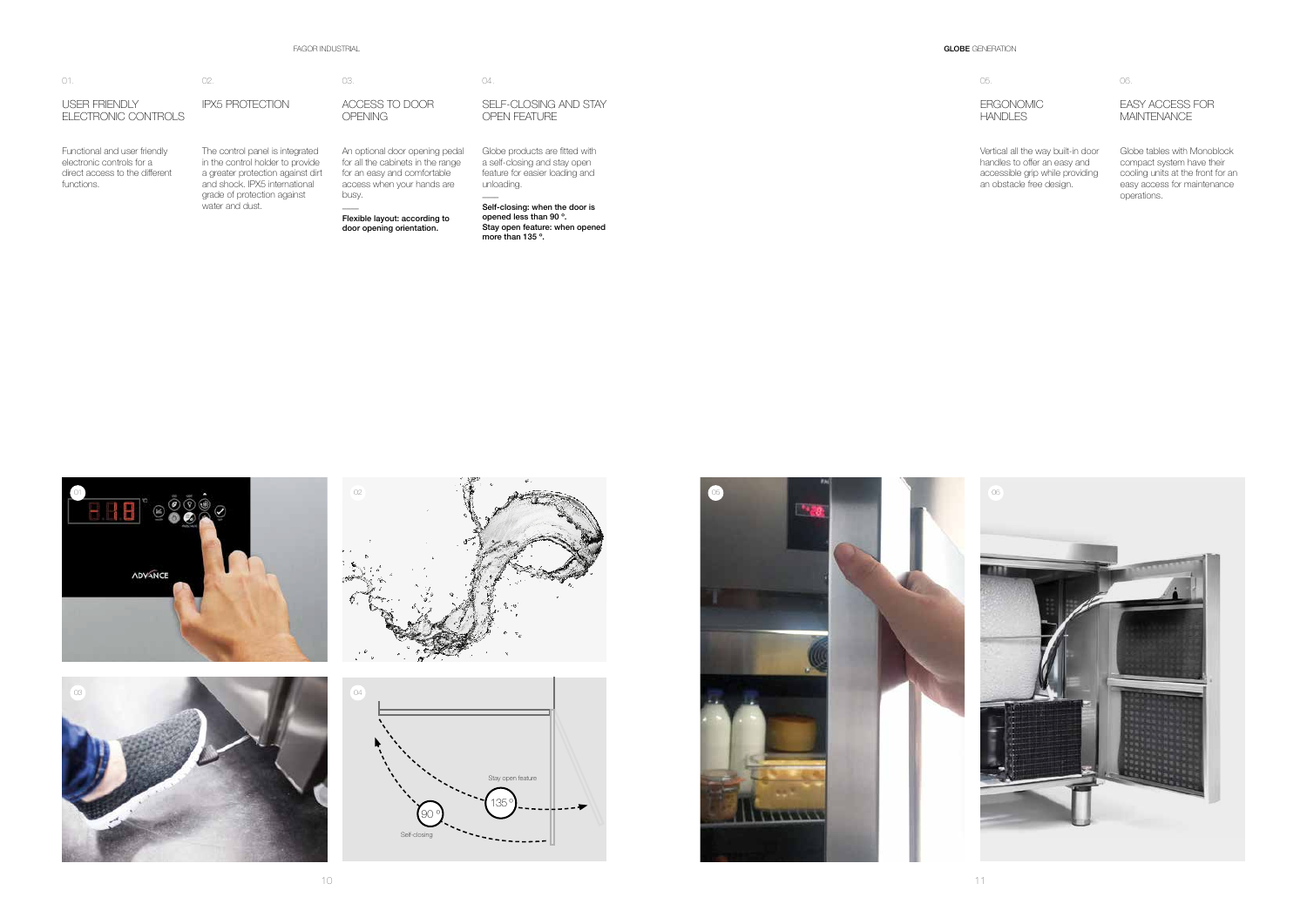# ...FUNCTIONAL AND EASY TO CLEAN INSIDE.

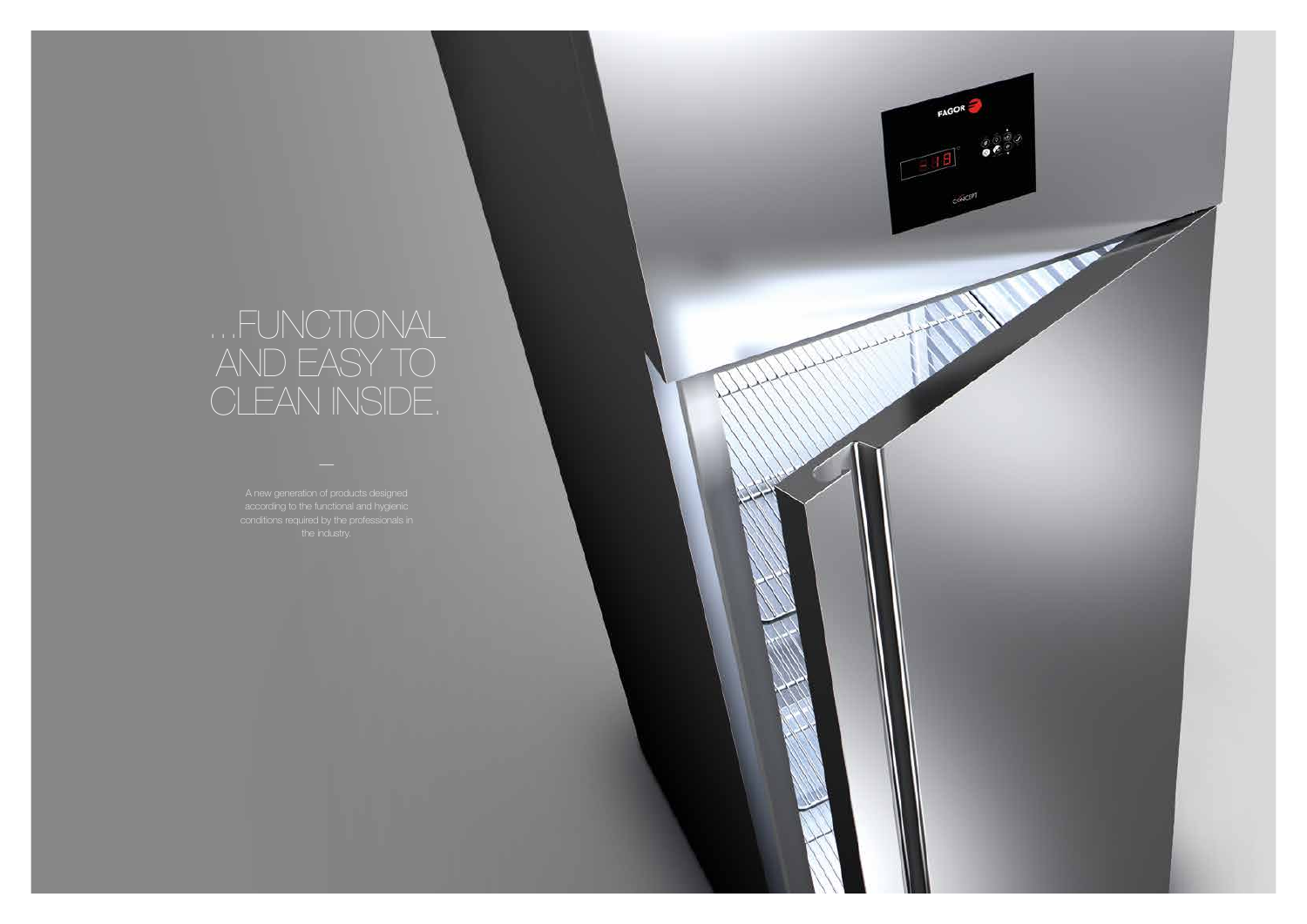FAGOR INDUSTRIAL **GLOBE** GENERATION



| O1                                                                                                                  | 04.<br>REMOVABLE<br>COMPONENTS<br>All the components inside<br>the tables or cabinets can be<br>removed for an easier cleaning<br>of the unit. | 05.<br>BUIL<br>DRA<br>All ou<br>built-<br>wate |
|---------------------------------------------------------------------------------------------------------------------|------------------------------------------------------------------------------------------------------------------------------------------------|------------------------------------------------|
| 03<br>d de la facta de la facta de la facta de la facta de la facta de la facta de la facta de la facta de la facta | $\begin{pmatrix} 0 & 4 \\ 0 & 4 \end{pmatrix}$                                                                                                 | $\alpha$                                       |



Embedded tray slides for easier cleaning. They also provide a more flexible storage space to suit every user's needs.



 $\overline{\phantom{a}}$ 

### EMBEDDED TRAY SLIDES HEIGHT ADJUSTABLE

### Embedded tray slides now also in our Concept cabinets.

### LED LIGHTING SYSTEM **INSIDE**

02.

### LEGS

Our adjustable legs let you regulate working surfaces' height according to every user's needs. They also provide a better access to the kitchen floor for cleaning operations.

### 03.

Strategically located LED lights at the top front provide optimum lighting for the whole of the compartment. LEDs' lower power consumption for a much longer time contributes to energy saving, since they generate no heat inside.



04.

05.

BUILT-IN DRAIN

All our units are fitted with a built-in drain for remove waste waters.

06.

### ROUNDED EDGE FLOORING

One-piece rounded edge flooring in all our range for easier cleaning.

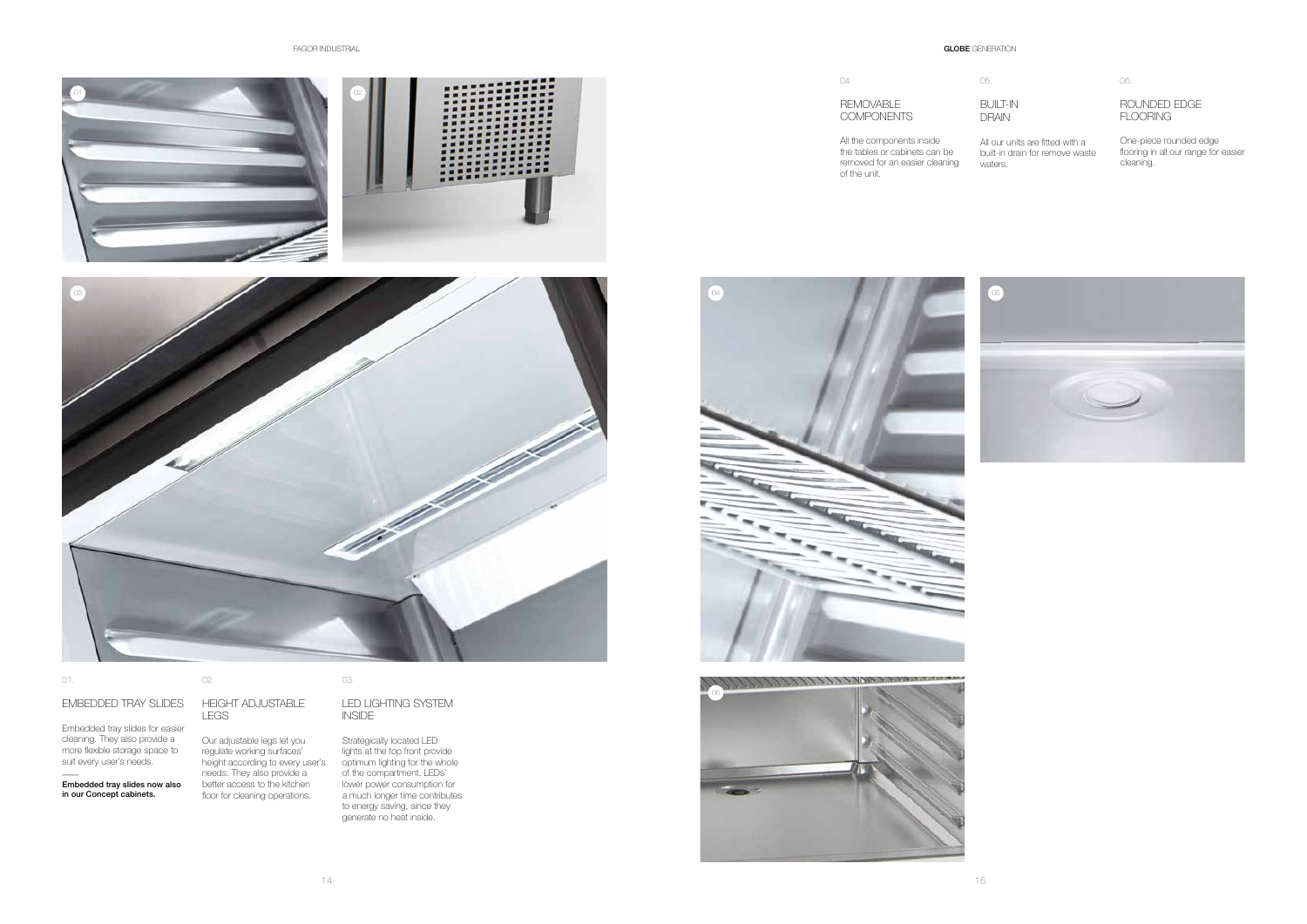— EVENLY REFRIGERATED

### — COLD **CHAIN**

— HACCP SYSTEM

— COLD LIGHT SOURCE

Maintaining food quality is our priority. That is why the new Globe generation includes technology to keep food for a longer time with the lowest energy consumption.

### — TIDY STORAGE

# PERFECT CONSERVATION FOR AN EXCEL RESULT.

—

Apart from keeping a certain temperature, an even distribution is also an essential part of it. For this purpose, the intelligent air circulation system Multiflow distributes the air regularly to keep your food in perfect conditions.

HACCP is a system that ensures that food is kept in good conditions by monitoring the equipment temperature and providing a warning log as well as the inspection and correct regulation of food control.

LED technology does not produce heat, UVA or infra-red rays. This is why it contributes to the conservation of fresh food and to any other food that is particularly delicate, such as meat or fish.



Observing your cold chain is vital to keep food in good conditions. When increasing insulation thickness temperature losses are reduced and this prevents micro-organisms that may damage our food from growing. Food life increases and conservation losses are significantly reduced.

Storing food according to its nature is important if you want to preserve it for a longer time and avoid crossed contamination (between fresh and cooked food).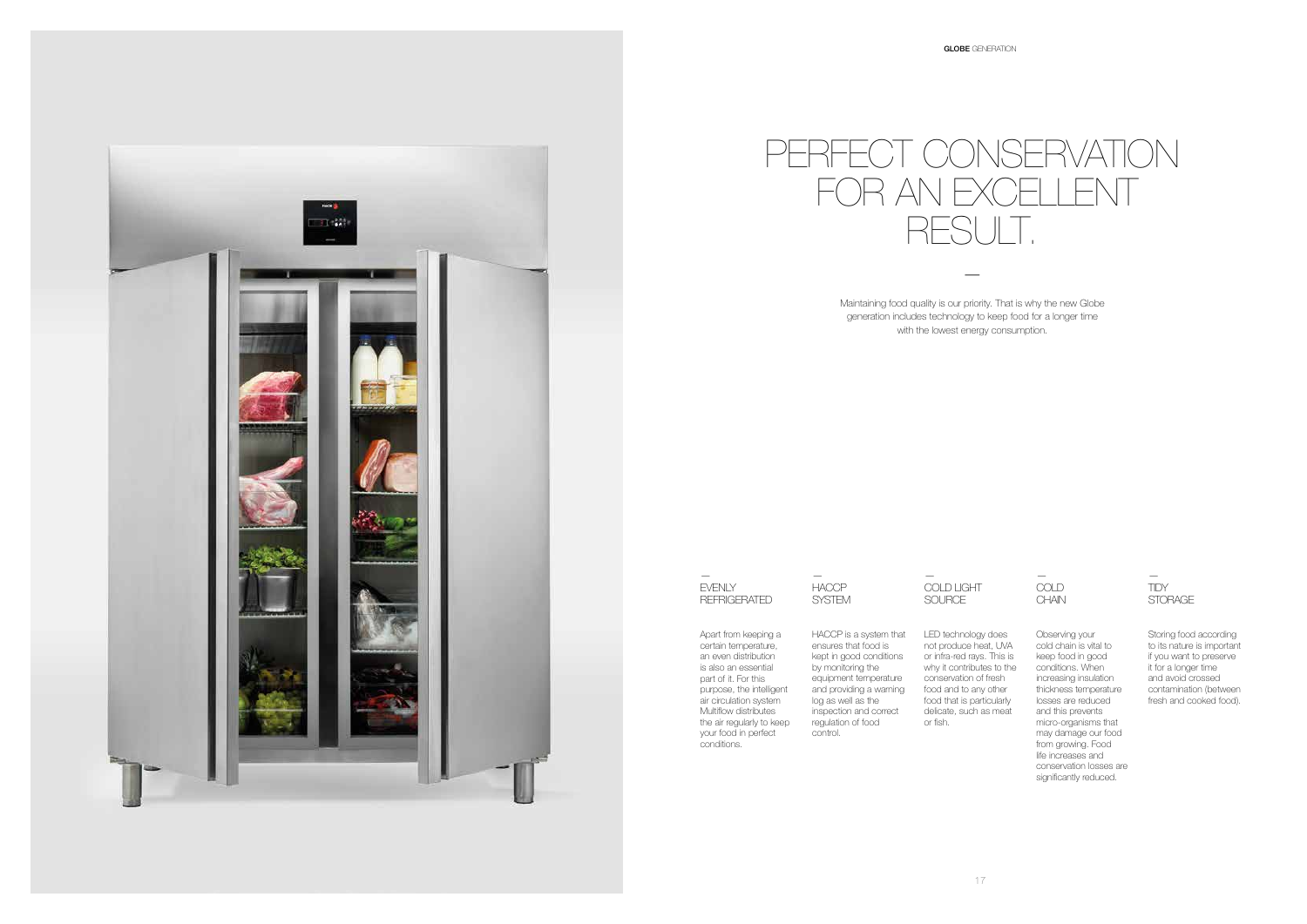| <b>CHARACTERISTICS</b>                                          | <b>ADVANCE</b><br><b>GASTRONORM</b> | <b>CONCEPT</b><br><b>GASTRONORM</b><br><b>MONOBLOCK</b> | <b>CONCEPT</b><br><b>GASTRONORM</b> | <b>CONCEPT</b><br><b>SNACK</b> |
|-----------------------------------------------------------------|-------------------------------------|---------------------------------------------------------|-------------------------------------|--------------------------------|
| <b>DIMENSIONS (1 door)</b>                                      | 693 x 856 x 2040                    | 653 x 796 x 1996                                        | 653 x 842 x 2040                    | 693 x 726 x 2067               |
| <b>INTERIOR</b>                                                 | <b>EMBEDDED TRAY SLIDES</b>         | <b>EMBEDDED TRAY SLIDES</b>                             | <b>EMBEDDED TRAY SLIDES</b>         | ZIP SYSTEM                     |
| <b>CAPACITY</b><br>(No. shelves 1 door cabinet)                 | 23 x GN 2/1                         | 23 x GN 2/1                                             | 23 x GN 2/1                         | 18 x SNACK                     |
| <b>ENERGY EFFICIENCY CLASS</b><br>(1 door refrigerated cabinet) | A                                   | B                                                       | $\mathsf{C}$                        | $\mathsf{C}$                   |
| <b>INSULATION</b>                                               | 80 mm                               | 60 mm                                                   | 60 mm *                             | 50 mm                          |
| COOLANT +/-                                                     | R-600a / R-290                      | R-600a / R-290                                          | R-600a / R-290                      | R-600a / R-290                 |
| <b>CLIMATE CLASS (1 door)</b>                                   | 5                                   | $\overline{4}$                                          | $\overline{4}$                      | $\overline{4}$                 |
| <b>COOLING SYSTEM</b>                                           | <b>BUILT-IN</b>                     | <b>MONOBLOCK</b>                                        | <b>BUILT-IN</b>                     | <b>BUILT-IN</b>                |
| <b>LIGHTING</b>                                                 | LED                                 | LED                                                     | LED                                 | LED                            |
| <b>HACCP</b>                                                    | <b>YES</b>                          | OPTIONAL                                                | OPTIONAL                            | <b>NO</b>                      |
| ECO MODE                                                        | <b>YES</b>                          | <b>YES</b>                                              | <b>YES</b>                          | <b>NO</b>                      |
| LOCK (large door)                                               | <b>YES</b>                          | OPTIONAL                                                | OPTIONAL                            | OPTIONAL                       |
| PROTECTION GRADE                                                | IPX5                                | IPX <sub>5</sub>                                        | IPX5                                | IPX4                           |
| OPTIONAL DOOR OPENING PEDAL                                     | <b>YES</b>                          | <b>YES</b>                                              | <b>YES</b>                          | <b>NO</b>                      |

\* Except cabinets for specific products (fish, pastry...)



—

GLOBE includes two cabinet ranges: ADVANCE and CONCEPT. Each one of these ranges has been designed to meet different users' requirements but offers the same guarantees that endorse us as top quality manufacturers.





# REFRIGERATED CABINETS

# **ADVANCE**

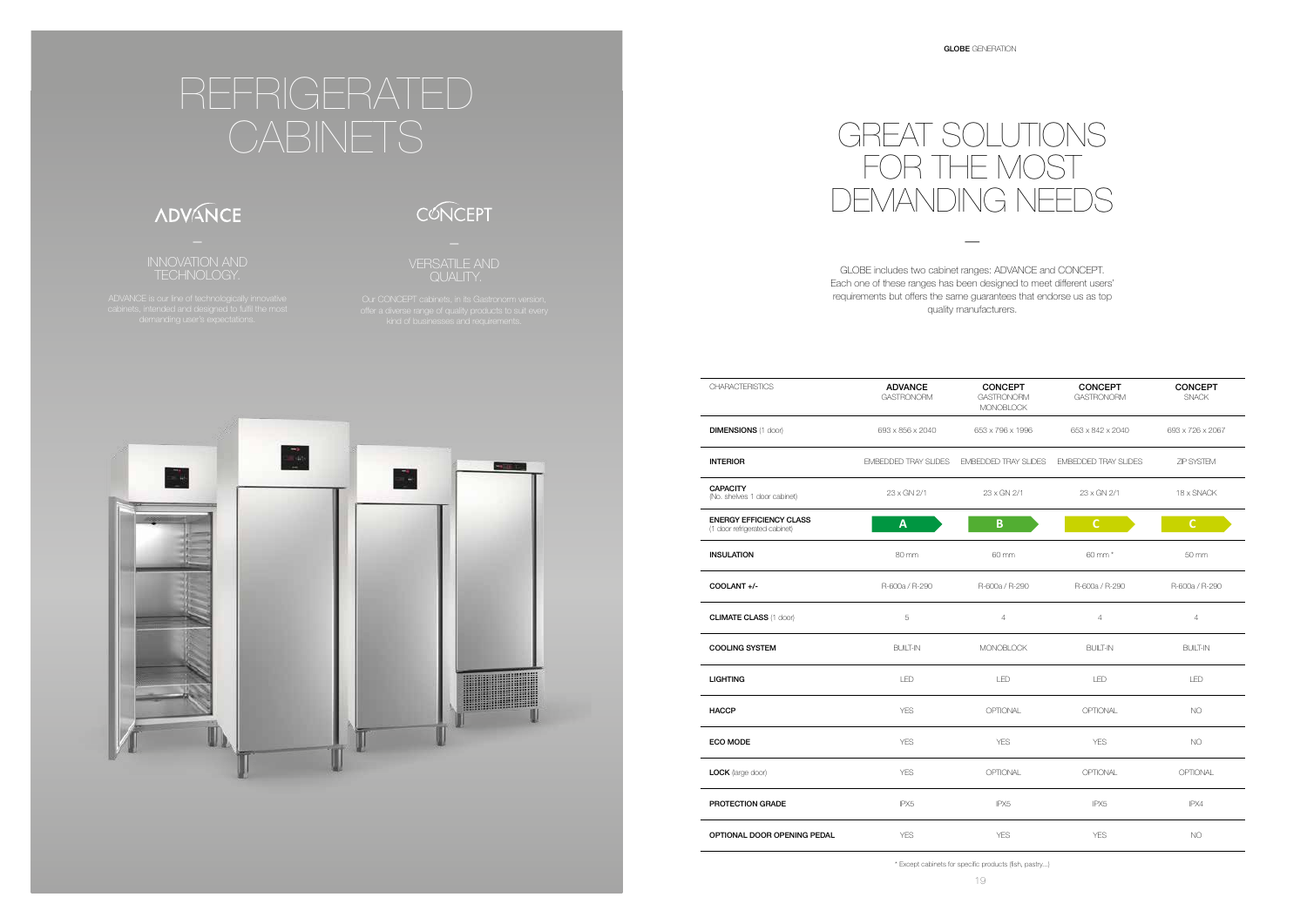# **EFFICIENCY** AND QUALITY FOR PROFESSIONAL NEEDS

—

The new GLOBE generation includes ADVANCE and CONCEPT ranges with an ample offer for versions, modules and options, so that users can always find a response to their needs.

# REFRIGERATED

### **ADVANCE**

### THE BEST AT COMMERCIAL REFRIGERATION.



CONCEPT

 $\sim$ 



| <b>CHARACTERISTICS</b>                  | <b>ADVANCE</b><br>700 GASTRONORM        | <b>CONCEPT</b><br>700 GASTRONORM                  | <b>CONCEPT</b><br>600 SNACK |  |  |
|-----------------------------------------|-----------------------------------------|---------------------------------------------------|-----------------------------|--|--|
| <b>DIMENSIONS (3 doors)</b>             | 1.800 x 700 x 850                       | 1.792 x 700 x 850                                 | 2.017 x 600 x 850           |  |  |
| <b>CAPACITY</b> (N° of levels per door) | 3                                       | 3                                                 | 3                           |  |  |
| <b>INNER STRUCTURE</b>                  |                                         | Removable screw-free built in zip inside the unit |                             |  |  |
| <b>ENERGY EFFICIENCY CLASS</b>          | B                                       | $\mathsf{C}$                                      | $\mathsf{C}$                |  |  |
| <b>INSULATION</b>                       | 60 mm sides<br>$50 + 40$ mm double room | 50 mm                                             | 50 mm                       |  |  |
| COOLANT +/-                             | R-600a / R-290                          | R-600a / R-290                                    | R-600a / R-290              |  |  |
| <b>CLIMATE CLASS</b>                    | $\overline{4}$                          | $\overline{4}$                                    | $\overline{4}$              |  |  |
| <b>COOLING SYSTEM</b>                   | <b>MONOBLOCK</b>                        | <b>BUILT-IN</b>                                   | <b>BUILT-IN</b>             |  |  |
| <b>HACCP</b>                            | SI                                      | NO.                                               | <b>NO</b>                   |  |  |
| <b>ECO MODE</b>                         | SI                                      | S                                                 | <b>NO</b>                   |  |  |
| <b>LOCK</b>                             | OPTIONAL                                | OPTIONAL                                          | OPTIONAL                    |  |  |
| <b>HUMIDITY PROTECTION GRADE</b>        | IPX <sub>5</sub>                        | IPX <sub>5</sub>                                  | IPX4                        |  |  |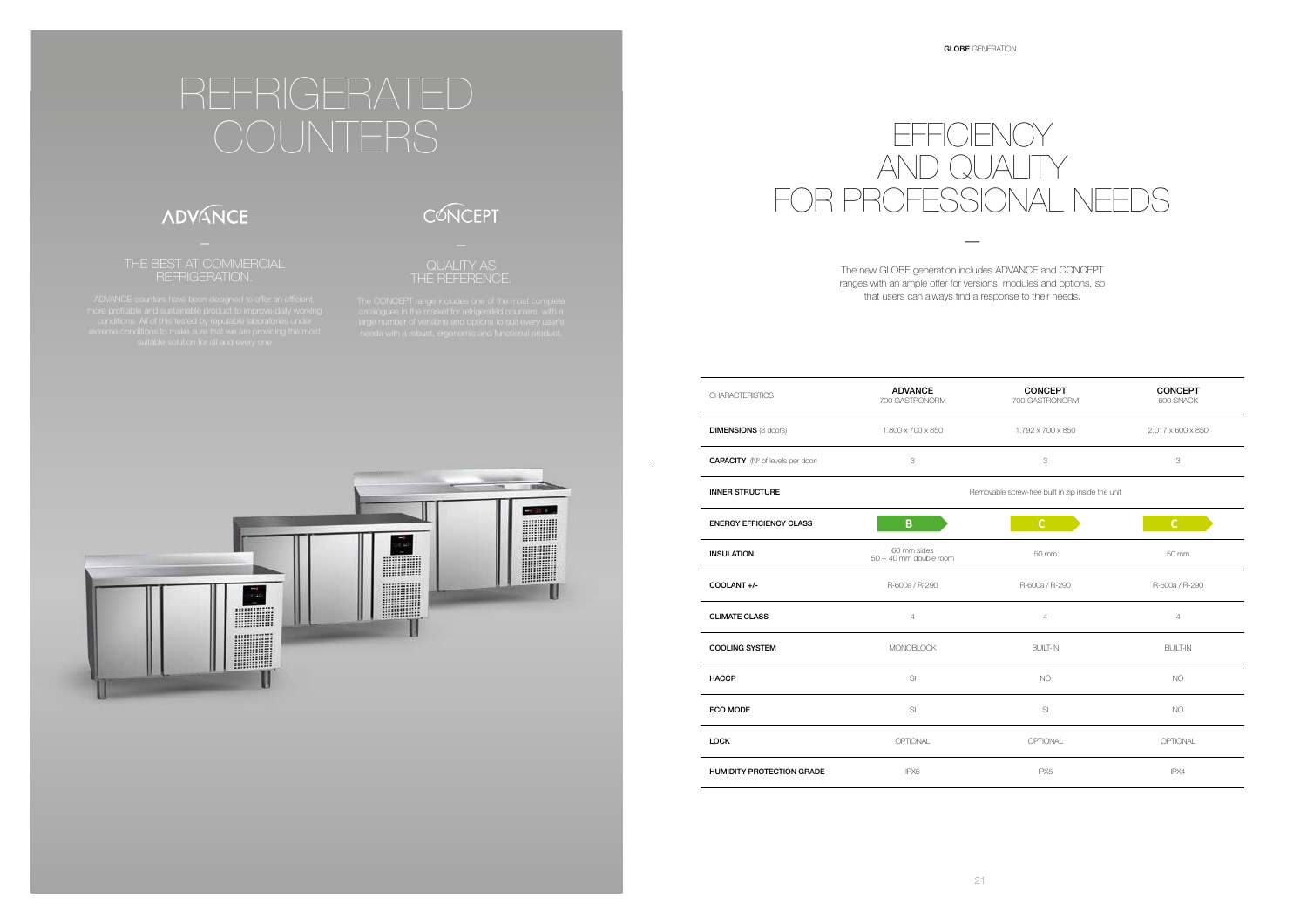# A SOLUTION FOR EVERY NEED

GLOBE fits the needs of every user thanks to its wide range of options.

—

### **CABINETS**

|                                         |                                              | <b>REFRIGERATED WALL WORKTOPS</b>               |                           |                                        |         |                                  |                               |                                        |                             |                                  | <b>WALL WORKTOP FREEZERS</b><br><b>REMOTE</b> |         |                                  |                               |                                             | CENTRAL<br><b>REFRIGERATED</b><br><b>COUNTERS</b><br><b>BUILT-IN</b> |  |
|-----------------------------------------|----------------------------------------------|-------------------------------------------------|---------------------------|----------------------------------------|---------|----------------------------------|-------------------------------|----------------------------------------|-----------------------------|----------------------------------|-----------------------------------------------|---------|----------------------------------|-------------------------------|---------------------------------------------|----------------------------------------------------------------------|--|
|                                         |                                              | <b>BUILT-IN COOLING UNIT</b>                    |                           |                                        |         | <b>REMOTE COOLING UNIT</b>       |                               | <b>BUILT-IN COOLING UNIT</b>           |                             |                                  | <b>COOLING UNIT</b>                           |         | <b>COOLING UNIT</b>              |                               |                                             |                                                                      |  |
|                                         | <b>COOLING</b><br>UNIT ON THE<br><b>IFFT</b> | <b>WORKTOP</b><br>WITHOUT<br>SPLASHBACK WORKTOP | <b>COUNTER</b><br>WITHOUT | THREE-<br><b>DRAWER</b><br><b>SFTS</b> | WHEELED | WORKTOP<br>WITHOUT<br>SPLASHBACK | COUNTER<br>WITHOUT<br>WORKTOP | THREE-<br><b>DRAWER</b><br><b>SETS</b> | COOLING UNIT<br>ON THE LEFT | WORKTOP<br>WITHOUT<br>SPLASHBACK | <b>COUNTER</b><br>WITHOUT<br>WORKTOP          | WHEELED | WORKTOP<br>WITHOUT<br>SPLASHBACK | COUNTER<br>WITHOUT<br>WORKTOP | <b>COUNTER</b><br>WITHOUT<br><b>WORKTOP</b> | WHEELED                                                              |  |
| <b>ADVANCE</b><br>700                   | $\sim$                                       |                                                 |                           |                                        |         |                                  |                               | -                                      | $\sim$                      |                                  |                                               |         | $\sim$                           |                               |                                             |                                                                      |  |
| <b>CONCEPT</b><br><b>GASTRONORM 700</b> |                                              |                                                 |                           |                                        |         |                                  |                               |                                        |                             |                                  |                                               |         |                                  | C                             |                                             |                                                                      |  |
| <b>CONCEPT</b><br><b>SNACK 600</b>      |                                              |                                                 |                           |                                        |         |                                  |                               |                                        | ( )                         |                                  |                                               |         |                                  | C                             | <b>.</b>                                    | $\sim$                                                               |  |

|                                    |                                 |                     | <b>REFRIGERATED WALL WORKTOPS</b> | <b>WALL WORKTOP FREEZERS</b> | CENTRAL<br><b>REFRIGERATED</b><br><b>COUNTERS</b> |                              |                           |                                        |                                      |                                        |
|------------------------------------|---------------------------------|---------------------|-----------------------------------|------------------------------|---------------------------------------------------|------------------------------|---------------------------|----------------------------------------|--------------------------------------|----------------------------------------|
|                                    |                                 |                     | <b>BUILT-IN COOLING UNIT</b>      |                              | <b>REMOTE COOLING UNIT</b>                        |                              |                           | <b>BUILT-IN</b><br><b>COOLING UNIT</b> | <b>REMOTE</b><br><b>COOLING UNIT</b> | <b>BUILT-IN</b><br><b>COOLING UNIT</b> |
|                                    | <b>STANDARD</b><br><b>DOORS</b> | WITH<br><b>SINK</b> | <b>GLASS</b><br><b>DOORS</b>      | TWO-DRAWER<br><b>SETS</b>    | <b>STANDARD</b><br><b>DOORS</b>                   | <b>GLASS</b><br><b>DOORS</b> | TWO-DRAWFR<br><b>SETS</b> | <b>STANDARD</b><br><b>DOORS</b>        | <b>STANDARD</b><br><b>DOORS</b>      | <b>STANDARD</b><br><b>DOORS</b>        |
| <b>ADVANCE</b><br>700              |                                 |                     |                                   |                              | $\sim$                                            | $\sim$                       |                           |                                        |                                      |                                        |
| CONCEPT<br><b>GASTRONORM 700</b>   |                                 |                     |                                   |                              |                                                   |                              |                           |                                        |                                      |                                        |
| <b>CONCEPT</b><br><b>SNACK 600</b> |                                 |                     |                                   |                              |                                                   | $\bigcap$                    |                           |                                        |                                      |                                        |

### STANDARD VERSIONS IN OUR CATALOGUE

### OPTIONAL VERSIONS ON DEMAND\*

|                                     | <b>FRIDGE</b>         |             |                               | <b>FREEZER</b>        |                               |                              | <b>MIXED</b><br><b>FRIDGE AND FREEZE</b> |                       | <b>DOUBLE FRIDGE</b>          |                          | <b>MIXED</b><br><b>FRIDGE AND FISH</b> |                       | <b>FISH</b>              |
|-------------------------------------|-----------------------|-------------|-------------------------------|-----------------------|-------------------------------|------------------------------|------------------------------------------|-----------------------|-------------------------------|--------------------------|----------------------------------------|-----------------------|--------------------------|
|                                     | LARGE<br><b>DOORS</b> | GLASS DOORS | <b>MEDIUM</b><br><b>DOORS</b> | LARGE<br><b>DOORS</b> | <b>MEDIUM</b><br><b>DOORS</b> | <b>LARGE</b><br><b>DOORS</b> | <b>MEDIUM</b><br><b>DOORS</b>            | LARGE<br><b>DOORS</b> | <b>MEDIUM</b><br><b>DOORS</b> | LARGE<br><b>DOORS</b>    | <b>MEDIUM</b><br><b>DOORS</b>          | LARGE<br><b>DOORS</b> | LARGE<br><b>DOORS</b>    |
| <b>ADVANCE</b>                      |                       | $\bullet$   |                               |                       | . .                           | $\sim$                       | $\sim$                                   | $\sim$                | $\sim$                        | $\overline{\phantom{a}}$ | ۰                                      | $\sim$                | $\overline{\phantom{a}}$ |
| <b>CONCEPT</b><br><b>MONOBLOCK</b>  | ٠                     | $\bullet$   | $\bullet$                     | ٠                     |                               |                              | $\sim$                                   | $\sim$                | -                             | $\overline{\phantom{a}}$ | $\overline{\phantom{a}}$               | $\sim$                | $\overline{\phantom{a}}$ |
| <b>CONCEPT</b><br><b>GASTRONORM</b> |                       | $\bullet$   | $\bullet$                     | ٠                     |                               | ٠                            |                                          | ٠                     | $\bullet$                     | - 0                      |                                        | <b>1999</b>           | $\sim$                   |
| <b>CONCEPT SNACK</b>                | ٠                     | $\bullet$   | ٠                             |                       |                               | ٠                            |                                          | $\sim$                | $\sim$                        |                          |                                        |                       |                          |

### STANDARD VERSIONS IN OUR CATALOGUE

### OPTIONAL VERSIONS ON DEMAND

|                                     | <b>TROPICALISED</b> | <b>HACCP</b> | REVERSED OPENING (*) | OPENING PEDAL (*) | WHEELED | LOCK (*) | <b>MEAT BAR</b> |
|-------------------------------------|---------------------|--------------|----------------------|-------------------|---------|----------|-----------------|
| <b>ADVANCE</b>                      |                     |              |                      |                   |         |          |                 |
| <b>CONCEPT</b><br><b>MONOBLOCK</b>  |                     |              |                      |                   |         |          |                 |
| <b>CONCEPT</b><br><b>GASTRONORM</b> |                     |              |                      |                   |         |          |                 |
| <b>CONCEPT SNACK</b>                |                     |              |                      |                   |         |          |                 |

\* More options in page 266 of the catalogue

● Standard available <br> **O** Optional - Not available





\*\* Only in large doors

### **COUNTERS**

\* More options in page 244 of the catalogue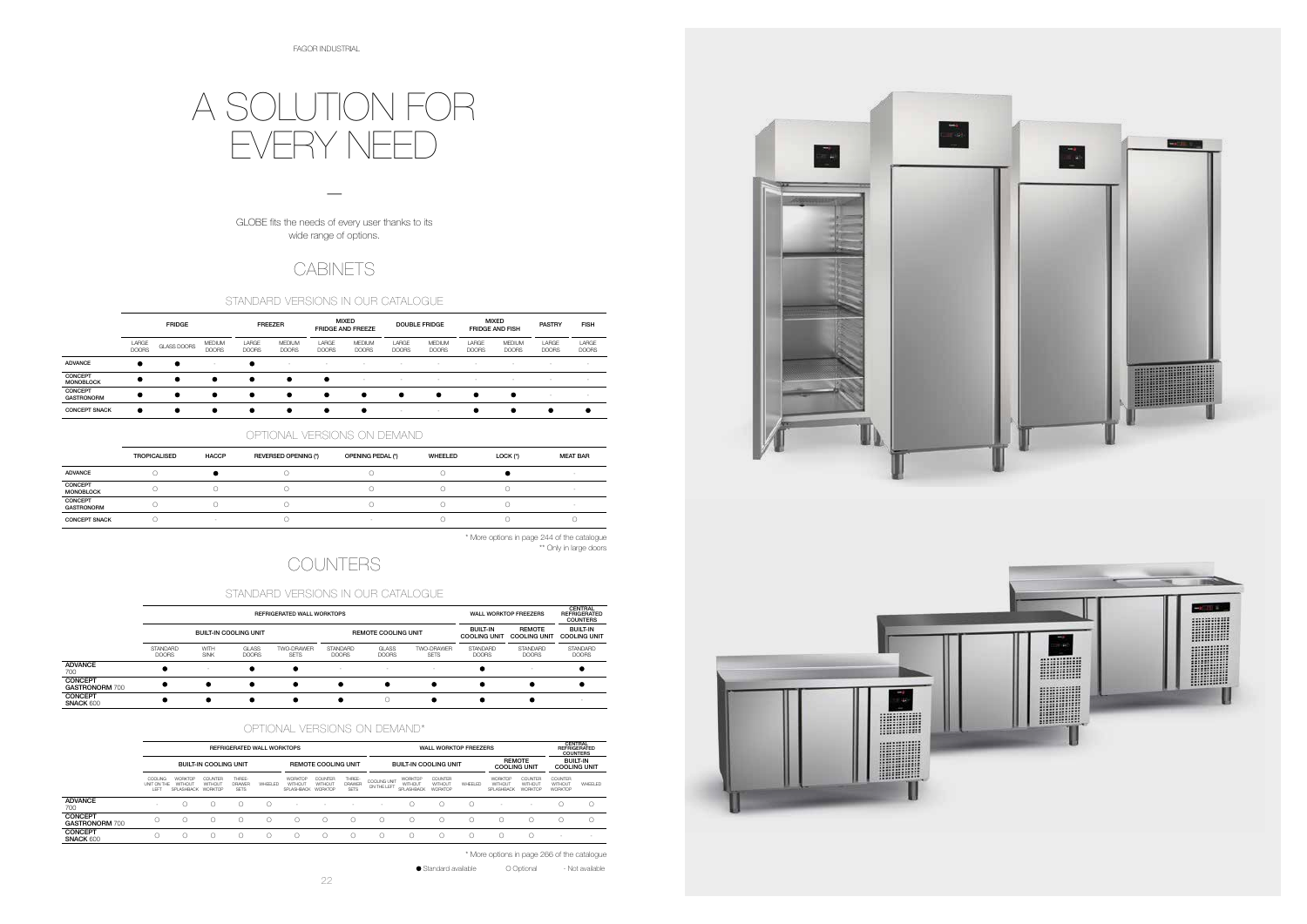FAGOR INDUSTRIAL GLOBE GENERATION

### ADVANCE | GASTRONORM CONCEPT | GASTRONORM





|                            | <b>MODEL</b>                  | NO. OF<br><b>DOORS</b> | <b>ENERGY</b><br><b>EFFICIENCY</b><br><b>CLASS</b> | <b>GROSS</b><br><b>CAPACITY</b><br>(L) | <b>ANNUAL ENERGY</b><br><b>CONSUMPTION</b><br>(kW-h) | <b>ELECTRIC</b><br><b>POWER</b><br>(W) | <b>COOLANT</b> | <b>DIMENSIONS</b><br>(mm) |
|----------------------------|-------------------------------|------------------------|----------------------------------------------------|----------------------------------------|------------------------------------------------------|----------------------------------------|----------------|---------------------------|
|                            | <b>REFRIGERATED CABINETS</b>  |                        |                                                    |                                        |                                                      |                                        |                |                           |
| ÷.<br>$\gamma_{\rm eff}$ . | EAAFP-801                     |                        | A                                                  | 610                                    | 314                                                  | 160                                    | R600a          | 693x856x2040              |
| ÷L.                        | <b>EAAFP-1602</b>             | $\overline{2}$         | B                                                  | 1332                                   | 558                                                  | 160                                    | R600a          | 1.358x856x2040            |
| <b>FREEZER CABINETS</b>    |                               |                        |                                                    |                                        |                                                      |                                        |                |                           |
| ή.<br>75 F                 | EAAFN-801                     |                        | D                                                  | 610                                    | 2139                                                 | 350                                    | R290           | 693x856x2040              |
| ٠I                         | EAAFN-1602                    | $\overline{2}$         | D                                                  | 1332                                   | 4924                                                 | 640                                    | R290           | 1.358x856x2040            |
|                            | REFRIGERATED DISPLAY CABINETS |                        |                                                    |                                        |                                                      |                                        |                |                           |
| 閲.                         | EAAEP-801                     |                        | ٠                                                  | 610                                    | $\overline{\phantom{a}}$                             | 160                                    | R600a          | 693x856x2040              |
| 剛                          | <b>EAAEP-1602</b>             | $\overline{2}$         |                                                    | 1332                                   |                                                      | 160                                    | R600a          | 1.358x856x2040            |

|       | <b>MODEL</b>                            | NO. OF<br><b>DOORS</b> | <b>ENERGY</b><br><b>EFFICIENCY</b><br><b>CLASS</b> | <b>GROSS</b><br><b>CAPACITY</b><br>(L) | <b>ANNUAL ENERGY</b><br><b>CONSUMPTION</b><br>(kW-h) | <b>ELECTRIC</b><br><b>POWER</b><br>(W) | COOLANT          | <b>DIMENSIONS</b><br>(mm) |
|-------|-----------------------------------------|------------------------|----------------------------------------------------|----------------------------------------|------------------------------------------------------|----------------------------------------|------------------|---------------------------|
|       | <b>REFRIGERATED CABINETS</b>            |                        |                                                    |                                        |                                                      |                                        |                  |                           |
| 15,77 | EMAFP-801                               | $\mathbf{1}$           | B                                                  | 572                                    | 423                                                  | 130                                    | R600a            | 653x796x1.996             |
| ×11   | <b>EMAFP-802</b>                        | $\mathbf{2}$           | B                                                  | 572                                    | 423                                                  | 130                                    | R600a            | 653x796x1.996             |
|       | <b>EMAFP-1602</b>                       | $\overline{2}$         | C                                                  | 1.144                                  | 756                                                  | 180                                    | R600a            | 1.318x796x1.996           |
|       | <b>EMAFP-1603</b>                       | 3                      | C                                                  | 1.144                                  | 756                                                  | 180                                    | R600a            | 1.318x796x1.996           |
|       | <b>FMAFP-1604</b>                       | $\overline{4}$         | C                                                  | 1.144                                  | 756                                                  | 180                                    | R600a            | 1.318x796x1.996           |
|       | <b>FREEZER CABINETS</b>                 |                        |                                                    |                                        |                                                      |                                        |                  |                           |
| 15,00 | EMAFN-801                               | $\mathbf{1}$           | D                                                  | 572                                    | 2.040                                                | 520                                    | R290             | 653x796x1.996             |
|       | EMAFN-802                               | $\overline{2}$         | D                                                  | 572                                    | 2.040                                                | 520                                    | R290             | 653x796x1.996             |
|       | <b>EMAFN-1602</b>                       | $\overline{2}$         | E                                                  | 1.144                                  | 4.161                                                | 610                                    | R290             | 1.318x796x1.996           |
|       | <b>EMAFN-1603</b>                       | 3                      | $\Box$                                             | 1.144                                  | 4.161                                                | 640                                    | R <sub>290</sub> | 1.318x796x1.996           |
|       | <b>EMAFN-1604</b>                       | 4                      | $\Box$                                             | 1.144                                  | 4.161                                                | 640                                    | R290             | 1.318x796x1.996           |
|       | REFRIGERATED DISPLAY CABINETS           |                        |                                                    |                                        |                                                      |                                        |                  |                           |
| ţ,    | <b>FMAFP-801</b>                        | $\mathbf{1}$           | ÷,                                                 | 572                                    | $\overline{\phantom{m}}$                             | 130                                    | R600a            | 653x796x1.996             |
| 丰     | <b>EMAEP-1602</b>                       | $\overline{2}$         | ä,                                                 | 1.144                                  | $\sim$                                               | 180                                    | R600a            | 1.318x796x1.996           |
|       | MIXED REFRIGERATION AND FREEZER CABINET |                        |                                                    |                                        |                                                      |                                        |                  |                           |
|       | <b>FMAF-1602 MIX</b>                    | $1 + 1$                | $\sim$                                             | 1.144                                  | $\overline{\phantom{a}}$                             | 126+352                                | R600a+R290       | 1.318x796x1.996           |
|       |                                         |                        |                                                    |                                        |                                                      |                                        |                  |                           |

|                  | <b>MODEL</b>                         | NO. OF<br><b>DOORS</b> | <b>ENERGY</b><br><b>EFFICIENCY</b><br><b>CLASS</b> | <b>GROSS</b><br><b>CAPACITY</b><br>(L) | <b>ANNUAL ENERGY</b><br><b>CONSUMPTION</b><br>(kW-h) | <b>ELECTRIC</b><br><b>POWER</b><br>(W) | COOLANT | <b>DIMENSIONS</b><br>(mm) |
|------------------|--------------------------------------|------------------------|----------------------------------------------------|----------------------------------------|------------------------------------------------------|----------------------------------------|---------|---------------------------|
|                  | <b>REFRIGERATED CABINETS</b>         |                        |                                                    |                                        |                                                      |                                        |         |                           |
| п,<br>t.         | <b>EAFP-801</b>                      | $\mathbf{1}$           | $\mathbb C$                                        | 610                                    | 548                                                  | 160                                    | R600a   | 653x842x2.040             |
|                  | <b>EAFP-802</b>                      | $\overline{2}$         | C                                                  | 610                                    | 548                                                  | 160                                    | R600a   | 653x842x2.040             |
|                  | EAFP-1602                            | $\overline{2}$         | C                                                  | 1.332                                  | 913                                                  | 180                                    | R600a   | 1.318x842x2.040           |
|                  | EAFP-1603                            | 3                      | C                                                  | 1.332                                  | 913                                                  | 180                                    | R600a   | 1.318x842x2.040           |
| . Fi             | EAFP-1604                            | $\overline{4}$         | C                                                  | 1.332                                  | 913                                                  | 180                                    | R600a   | 1.318x842x2.040           |
|                  | <b>FREEZER CABINETS</b>              |                        |                                                    |                                        |                                                      |                                        |         |                           |
| п,<br>÷.         | <b>EAFN-801</b>                      | $\mathbf{1}$           | D                                                  | 610                                    | 2.179                                                | 350                                    | R290    | 653x842x2.040             |
|                  | <b>EAFN-802</b>                      | $\overline{2}$         | D                                                  | 610                                    | 2.179                                                | 350                                    | R290    | 653x842x2.040             |
|                  | EAFN-1602                            | $\overline{c}$         | Ε                                                  | 1.332                                  | 4.161                                                | 640                                    | R290    | 1.318x842x2.040           |
|                  | EAFN-1603                            | 3                      | Ε                                                  | 1.332                                  | 4.161                                                | 640                                    | R290    | 1.318x842x2.040           |
| ٠Ĥ               | EAFN-1604                            | $\overline{4}$         | Ε                                                  | 1.332                                  | 4.161                                                | 640                                    | R290    | 1.318x842x2.040           |
|                  | <b>REFRIGERATED DISPLAY CABINETS</b> |                        |                                                    |                                        |                                                      |                                        |         |                           |
| Ę                | <b>EAEP-801</b>                      | $\mathbf{1}$           | $\bar{\phantom{a}}$                                | 610                                    | $\overline{\phantom{a}}$                             | 160                                    | R600a   | 653x842x2.040             |
| $\mathbb{R}_+^2$ | <b>EAEP-802</b>                      | $\overline{2}$         | ä,                                                 | 610                                    |                                                      | 160                                    | R600a   | 653x842x2.040             |
| 剛                | EAEP-1602                            | $\overline{2}$         | $\overline{\phantom{a}}$                           | 1.332                                  | $\overline{\phantom{a}}$                             | 180                                    | R600a   | 1.318x842x2.040           |
|                  |                                      |                        |                                                    |                                        |                                                      |                                        |         |                           |

|                | <b>MODEL</b>                            | NO. OF DOORS                                     | <b>ENERGY</b><br><b>EFFICIENCY</b><br><b>CLASS</b> | <b>GROSS</b><br><b>CAPACITY</b><br>(L) | <b>ANNUAL ENERGY</b><br><b>CONSUMPTION</b><br>(kW-h) | <b>ELECTRIC</b><br>POWER (W) | COOLANT    | <b>DIMENSIONS</b><br>(mm) |
|----------------|-----------------------------------------|--------------------------------------------------|----------------------------------------------------|----------------------------------------|------------------------------------------------------|------------------------------|------------|---------------------------|
|                | REFRIGERATION AND FREEZER MIXED CABINET |                                                  |                                                    |                                        |                                                      |                              |            |                           |
|                | EAF-1602 MIX                            | $1+1$                                            | ×.                                                 | 1332                                   | ×.                                                   | 158+352                      | R600a+R290 | 1.318x842x2.040           |
|                |                                         | REFRIGERATION CABINETS WITH FREEZING COMPARTMENT |                                                    |                                        |                                                      |                              |            |                           |
| $c -$          | EAF-802 C                               | $1+1$ freezing<br>compartment                    |                                                    | 596                                    | ä,                                                   | $242 + 185$                  | R290       | 693x826x2.008             |
| cА.            | EAF-1603 C                              | $2+1$ freezing<br>compartment                    |                                                    | 1301                                   | ä,                                                   | $231 + 185$                  | R600a+R290 | 1.388x826x2.008           |
| د ⊸            | EAF-1604 C                              | 3+1 freezing<br>compartment                      |                                                    | 1301                                   |                                                      | $231 + 185$                  | R600a+R290 | 1.388x826x2.008           |
|                |                                         | REFRIGERATION CABINETS WITH FISH COMPARTMENT     |                                                    |                                        |                                                      |                              |            |                           |
| $\overline{a}$ | EAF-802 P                               | $1+1$ fish<br>compartment                        | D                                                  | 596                                    | 679                                                  | $216 + 209$                  | R290       | 693x826x2.008             |
| e — l∎         | EAF-1603 P                              | $2+1$ fish<br>compartment                        | D                                                  | 1301                                   | 906                                                  | 186+209                      | R600a+R290 | 1.388x826x2.008           |
| والمنزو        | FAF-1604 P                              | $3+1$ fish<br>compartment                        | D                                                  | 1301                                   | 906                                                  | 186+209                      | R600a+R290 | 1.388x826x2.008           |
|                | <b>DUAL TEMPERATURE CABINETS</b>        |                                                  |                                                    |                                        |                                                      |                              |            |                           |
| $c -$          | EAFP-802/2                              | $1 + 1$                                          | D                                                  | 596                                    | 679                                                  | $216 + 216$                  | R-600a     | 693x826x2.008             |
| $\rightarrow$  | EAFP-1602/2                             | $1 + 1$                                          | D                                                  | 1301                                   | 905                                                  | 158+158                      | R-600a     | 1.388x826x2.008           |
| ∎⊸ہ            | EAFP-1603/2                             | $2 + 1$                                          | D                                                  | 1301                                   | 905                                                  | $158 + 158$                  | R-600a     | 1.388x826x2.008           |
| с⊶∎.           | EAFP-1604/2                             | $3 + 1$                                          | D                                                  | 1301                                   | 905                                                  | $158 + 158$                  | R-600a     | 1.388x826x2.008           |
|                |                                         |                                                  |                                                    |                                        |                                                      |                              |            |                           |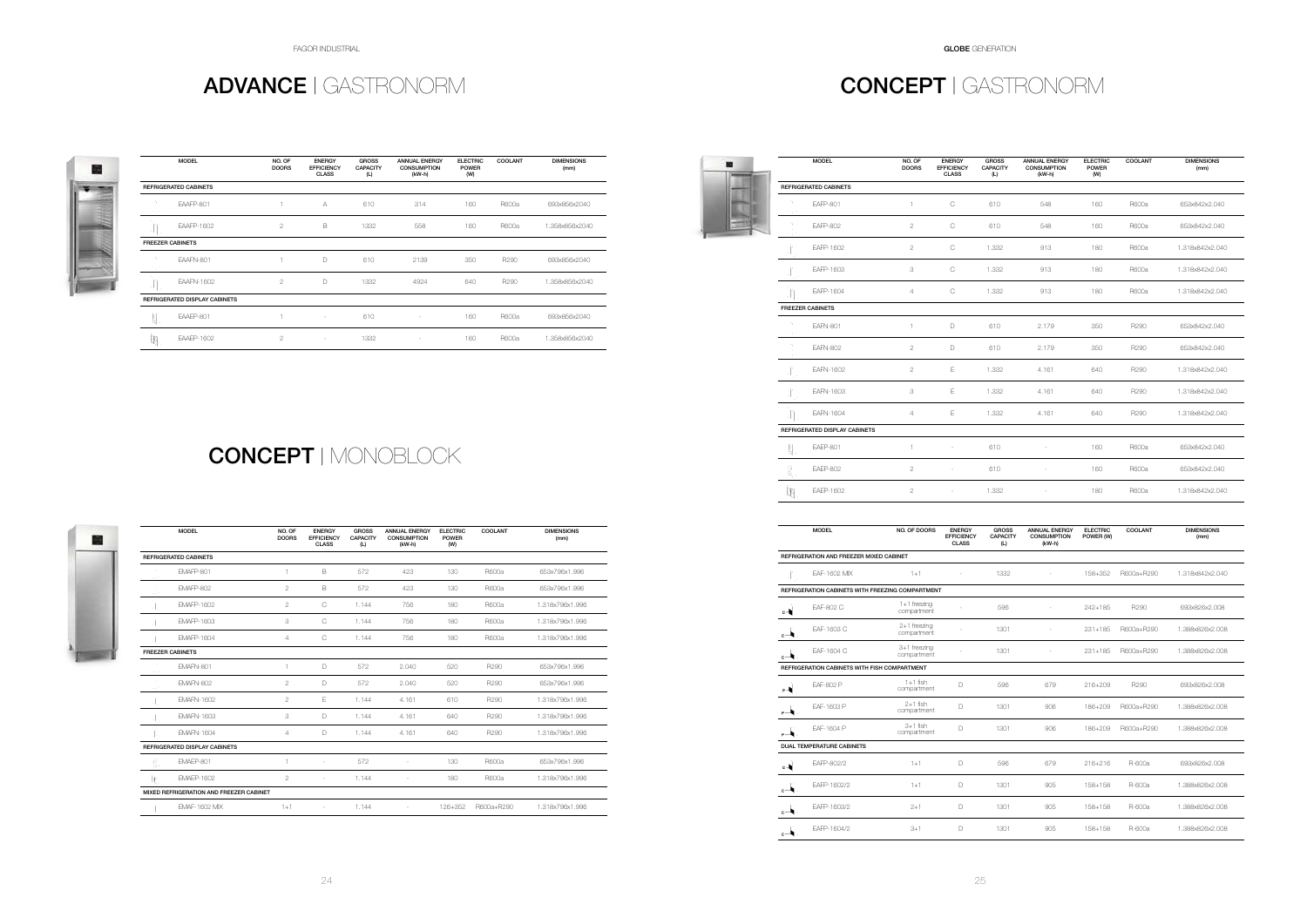### CONCEPT | SNACK

### CONCEPT | PASTRY

# CONCEPT | FISH

|                         | <b>MODEL</b>                  | NO. OF<br><b>DOORS</b> | <b>ENERGY</b><br><b>EFFICIENCY</b><br><b>CLASS</b> | <b>GROSS</b><br><b>CAPACITY</b><br>(L) | <b>ANNUAL ENERGY</b><br><b>CONSUMPTION</b><br>(kW-h) | <b>ELECTRIC</b><br><b>POWER</b><br>(W) | COOLANT | <b>DIMENSIONS</b><br>(mm) |
|-------------------------|-------------------------------|------------------------|----------------------------------------------------|----------------------------------------|------------------------------------------------------|----------------------------------------|---------|---------------------------|
|                         | <b>REFRIGERATED CABINETS</b>  |                        |                                                    |                                        |                                                      |                                        |         |                           |
| ₩                       | <b>EAFP-701</b>               | $\mathbf{1}$           | $\mathsf{C}$                                       | 506                                    | 548                                                  | 160                                    | R600a   | 693x726x2.067             |
| N                       | <b>EAFP-702</b>               | $\mathbf{2}$           | $\mathbb C$                                        | 506                                    | 548                                                  | 160                                    | R600a   | 693x726x2.067             |
|                         | EAFP-1402                     | $\overline{2}$         | $\mathcal{C}$                                      | 1109                                   | 975                                                  | 180                                    | R600a   | 1.388x726x2.067           |
|                         | <b>EAFP-1403</b>              | 3                      | $\mathcal{C}$                                      | 1109                                   | 975                                                  | 180                                    | R600a   | 1.388x726x2.067           |
| L.                      | EAFP-1404                     | $\overline{4}$         | $\mathcal{C}$                                      | 1109                                   | 975                                                  | 180                                    | R600a   | 1.388x726x2.067           |
| <b>FREEZER CABINETS</b> |                               |                        |                                                    |                                        |                                                      |                                        |         |                           |
| ₩                       | <b>EAFN-701</b>               | $\mathbf{1}$           | D                                                  | 506                                    | 2179                                                 | 350                                    | R290    | 693x726x2.067             |
| N                       | <b>EAFN-702</b>               | $\overline{2}$         | D                                                  | 506                                    | 2179                                                 | 350                                    | R290    | 693x726x2.067             |
| ╲.                      | EAFN-1402                     | $\overline{2}$         | Ε                                                  | 1109                                   | 4800                                                 | 640                                    | R290    | 1.388x726x2.067           |
|                         | EAFN-1403                     | 3                      | E                                                  | 1109                                   | 4800                                                 | 640                                    | R290    | 1.388x726x2.067           |
| 上                       | EAFN-1404                     | 4                      | Е                                                  | 1109                                   | 4800                                                 | 640                                    | R290    | 1.388x726x2.067           |
|                         | REFRIGERATED DISPLAY CABINETS |                        |                                                    |                                        |                                                      |                                        |         |                           |
| $\mathbf{z}$            | <b>EAEP-701</b>               | $\mathbf{1}$           | $\overline{\phantom{a}}$                           | 506                                    | $\overline{\phantom{a}}$                             | 160                                    | R600a   | 693x726x2.067             |
| L                       | EAEP-1402                     | $\overline{2}$         | ×                                                  | 1109                                   | $\sim$                                               | 180                                    | R600a   | 1.388x726x2.067           |

|                           | <b>MODEL</b>                                     | NO. OF<br><b>DOORS</b>        | <b>ENERGY</b><br><b>EFFICIENCY</b><br><b>CLASS</b> | <b>GROSS</b><br><b>CAPACITY</b><br>(L) | <b>ANNUAL ENERGY</b><br><b>CONSUMPTION</b><br>$(kW-h)$ | <b>ELECTRIC</b><br><b>POWER</b><br>(W) | COOLANT    | <b>DIMENSIONS</b><br>(mm) |
|---------------------------|--------------------------------------------------|-------------------------------|----------------------------------------------------|----------------------------------------|--------------------------------------------------------|----------------------------------------|------------|---------------------------|
|                           | REFRIGERATION AND FREEZER MIXED CABINET          |                               |                                                    |                                        |                                                        |                                        |            |                           |
| $\blacktriangleright$     | EAF-1402 MIX                                     | $1 + 1$                       |                                                    | 1012                                   |                                                        | 158+352                                | R600a+R290 | 1.388x726x2.067           |
|                           | REFRIGERATION CABINETS WITH FREEZING COMPARTMENT |                               |                                                    |                                        |                                                        |                                        |            |                           |
| $^{\circ}$ $\blacksquare$ | EAF-702 C                                        | $1+1$ freezing<br>compartment |                                                    | 506                                    |                                                        | $242 + 185$                            | R290       | 693x726x2.067             |
| ू√                        | EAF-1403 C                                       | $2+1$ freezing<br>compartment |                                                    | 1109                                   |                                                        | $231 + 185$                            | R600a+R290 | 1.388x726x2.067           |
| ू√                        | EAF-1404 C                                       | $3+1$ freezing<br>compartment |                                                    | 1109                                   |                                                        | $231 + 185$                            | R600a+R290 | 1.388x726x2.067           |
|                           | REFRIGERATION CABINETS WITH FISH COMPARTMENT     |                               |                                                    |                                        |                                                        |                                        |            |                           |
| $^{\circ}$ $\bullet$      | EAF-702 P                                        | $1+1$ fish<br>compartment     | D                                                  | 506                                    | 679                                                    | $216 + 209$                            | R290       | 693x726x2.067             |
| ੈ                         | EAF-1403 P                                       | $2+1$ fish<br>compartment     | D                                                  | 1109                                   | 906                                                    | 186+209                                | R600a+R290 | 1.388x726x2.067           |
| P s                       | EAF-1404 P                                       | $3+1$ fish<br>compartment     | D                                                  | 1109                                   | 906                                                    | 186+209                                | R600a+R290 | 1.388x726x2.067           |

|    | <b>MODEL</b>    | NO. OF<br><b>DOORS</b> |
|----|-----------------|------------------------|
| 78 | <b>EAPP-701</b> |                        |
|    |                 |                        |
|    |                 |                        |
|    |                 |                        |
|    |                 |                        |

| <b>MODEL</b> | NO. OF<br><b>DOORS</b> | <b>ENERGY</b><br><b>EFFICIENCY</b><br><b>CLASS</b> | <b>GROSS</b><br><b>CAPACITY</b><br>(L) | <b>ANNUAL ENERGY</b><br><b>CONSUMPTION (kW-h)</b> | <b>ELECTRIC</b><br><b>POWER</b><br>(W) | COOLANT | <b>DIMENSIONS</b><br>(mm) |
|--------------|------------------------|----------------------------------------------------|----------------------------------------|---------------------------------------------------|----------------------------------------|---------|---------------------------|
| FAPP-701     |                        | $\sim$ $\sim$                                      | 574                                    | 132                                               | 158                                    | R600a   | 760x742x2.006             |



|  | <b>MODEL</b> | NO. OF<br><b>DOORS</b> | <b>ENERGY</b><br><b>EFFICIENCY</b><br><b>CLASS</b> | <b>GROSS</b><br><b>CAPACITY</b><br>(L) | <b>ANNUAL ENERGY</b><br><b>CONSUMPTION (kW-h)</b> | <b>ELECTRIC</b><br><b>POWER</b><br>(M) | COOLANT | <b>DIMENSIONS</b><br>(mm) |
|--|--------------|------------------------|----------------------------------------------------|----------------------------------------|---------------------------------------------------|----------------------------------------|---------|---------------------------|
|  | EAP-701      |                        | $\sim$                                             | 574                                    | $\sim$                                            | 525                                    | R600a   | 760x742x2.006             |
|  |              |                        |                                                    |                                        |                                                   |                                        |         |                           |
|  |              |                        |                                                    |                                        |                                                   |                                        |         |                           |

# CONCEPT | 1/1 GASTRONORM

REFRIGERATED CABINET

| <b>MODEL</b>              | <b>COOLANT</b> | Hz. | N° DOORS | <b>ENERGY</b><br><b>EFFICIENCY</b><br><b>CLASS</b> | <b>GROSS</b><br>CAPACITY (L) | <b>INSULATION</b><br>THICKNESS (mm) CONSUMPTION | <b>ANNUAL ENERGY</b><br>(kW-h) | <b>ELECTRIC</b><br>POWER (W) | <b>DIMENSIONS</b><br>(mm) |
|---------------------------|----------------|-----|----------|----------------------------------------------------|------------------------------|-------------------------------------------------|--------------------------------|------------------------------|---------------------------|
| <b>TED CABINET</b>        |                |     |          |                                                    |                              |                                                 |                                |                              |                           |
| FAFP-401                  | R-600a         |     |          | Е                                                  | 305                          | 60                                              | 829                            | 240                          | 488x703x2.008             |
| <b>FRIGERATED CABINET</b> |                |     |          |                                                    |                              |                                                 |                                |                              |                           |
| <b>EAEP-401</b>           | R-600a         |     | 1.       | Е                                                  | 305                          | 60                                              | 829                            | 240                          | 488x703x2.008             |
| <b>ABINET</b>             |                |     |          |                                                    |                              |                                                 |                                |                              |                           |
| <b>EAFN-401</b>           | R-290          |     | 1        | Ε                                                  | 305                          | 60                                              | 2.443                          | 240                          | 488x703x2.008             |

DISPLAY REFRIGERATED CABINET

FREEZER CABINET

乱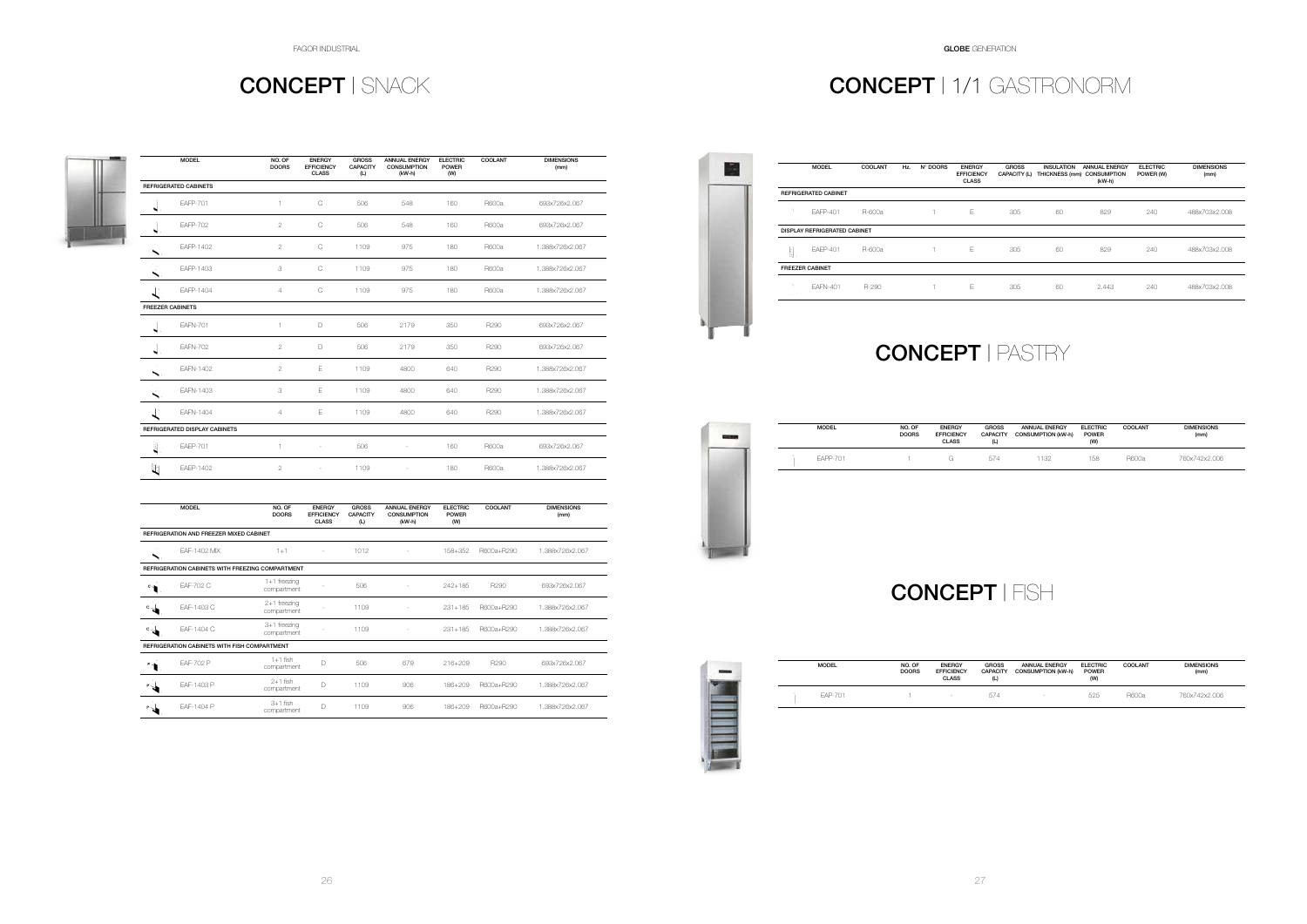FAGOR INDUSTRIAL GLOBE GENERATION

# ADVANCE | GASTRONORM CONCEPT | 700 GASTRONORM

|                 | <b>MODEL</b>                           | NO. OF DOORS   | <b>ENERGY</b><br><b>EFFICIENCY</b><br><b>CLASS</b> | <b>GROSS</b><br>CAPACITY (L) | <b>ANNUAL ENERGY</b><br><b>CONSUMPTION</b><br>$(kW-h)$ | <b>ELECTRIC</b><br><b>POWER</b><br>(W) | COOLANT | <b>DIMENSIONS</b><br>(mm) |
|-----------------|----------------------------------------|----------------|----------------------------------------------------|------------------------------|--------------------------------------------------------|----------------------------------------|---------|---------------------------|
|                 | <b>REFRIGERATED COUNTERS</b>           |                |                                                    |                              |                                                        |                                        |         |                           |
| Ŀ               | EAMFP-135                              | $\overline{2}$ | B                                                  | 258                          | 694                                                    | 170                                    | R600a   | 1.350x700x850             |
| $\mathcal{M}$ . | EAMFP-180                              | 3              | B                                                  | 403                          | 767                                                    | 170                                    | R600a   | 1.800x700x850             |
| $\mathcal{M}$   | EAMFP-225                              | $\overline{4}$ | B                                                  | 549                          | 810                                                    | 200                                    | R600a   | 2.250x700x850             |
|                 | <b>FREEZER COUNTERS</b>                |                |                                                    |                              |                                                        |                                        |         |                           |
| Ŀ.              | EAMFN-135                              | $\overline{2}$ | D                                                  | 258                          | 2044                                                   | 340                                    | R290    | 1.350x700x850             |
| $\mathbb{P}^2$  | EAMFN-180                              | 3              | D                                                  | 403                          | 2654                                                   | 340                                    | R290    | 1.800x700x850             |
|                 | REFRIGERATED COUNTERS WITH GLASS DOORS |                |                                                    |                              |                                                        |                                        |         |                           |
| ना ज            | EAMFP-135-PC                           | $\overline{2}$ |                                                    | 258                          |                                                        | 170                                    | R600a   | 1.350x700x850             |
| $\sqrt{2}$      | EAMFP-180-PC                           | 3              | ×                                                  | 403                          | $\sim$                                                 | 170                                    | R600a   | 1.800x700x850             |
| Þ               | EAMFP-225-PC                           | $\overline{4}$ | ٠                                                  | 549                          | ٠                                                      | 240                                    | R600a   | 2.250x700x850             |

|               | <b>MODEL</b>                       | NO. OF<br><b>DOORS</b> | <b>ENERGY</b><br><b>EFFICIENCY</b><br><b>CLASS</b> | <b>GROSS</b><br>CAPACITY (L) | <b>ANNUAL ENERGY</b><br><b>CONSUMPTION</b><br>$(kW-h)$ | <b>ELECTRIC</b><br><b>POWER</b><br>(W) | COOLANT      | <b>DIMENSIONS</b><br>(mm) |
|---------------|------------------------------------|------------------------|----------------------------------------------------|------------------------------|--------------------------------------------------------|----------------------------------------|--------------|---------------------------|
|               | REFRIGERATED COUNTERS WITH DRAWERS |                        |                                                    |                              |                                                        |                                        |              |                           |
| 乃             | EAMFP-135-HD                       | 2 drawers<br>1 door    | B                                                  | 258                          | 694                                                    | 170                                    | <b>R600a</b> | 1.350x700x850             |
|               | EAMFP-135-HH                       | 4 drawers              | B                                                  | 258                          | 694                                                    | 170                                    | R600a        | 1.350x700x850             |
|               | EAMFP-180-HDD                      | 2 drawers<br>2 doors   | B                                                  | 403                          | 767                                                    | 170                                    | R600a        | 1.800x700x850             |
|               | EAMFP-180-HHD                      | 4 drawers<br>1 door    | B                                                  | 403                          | 767                                                    | 170                                    | R600a        | 1.800x700x850             |
|               | EAMFP-180-HHH                      | 6 drawers              | B                                                  | 403                          | 767                                                    | 170                                    | R600a        | 1.800x700x850             |
|               | EAMFP-225-HDDD                     | 2 drawers<br>3 doors   | B                                                  | 549                          | 810                                                    | 200                                    | <b>R600a</b> | 2.250x700x850             |
|               | EAMFP-225-HHDD                     | 4 drawers<br>2 doors   | B                                                  | 549                          | 810                                                    | 200                                    | R600a        | 2.250x700x850             |
|               | EAMFP-225-HHHD                     | 6 drawers<br>1 door    | B                                                  | 549                          | 810                                                    | 200                                    | R600a        | 2.250x700x850             |
|               | EAMFP-225-HHHH                     | 8 drawers              | B                                                  | 549                          | 810                                                    | 200                                    | R600a        | 2.250x700x850             |
|               | REFRIGERATED CENTRAL COUNTERS      |                        |                                                    |                              |                                                        |                                        |              |                           |
| $\mathbb{F}$  | EAMCP-135                          | $2 + 2$                |                                                    | 258                          | ÷,                                                     | 170                                    | R600a        | 1.350x768x850             |
| $\mathcal{L}$ | EAMCP-180                          | $3 + 3$                | $\sim$                                             | 403                          | $\overline{\phantom{a}}$                               | 170                                    | R600a        | 1.800x768x850             |
|               | EAMCP-225                          | $4 + 4$                | ä,                                                 | 546                          | ÷,                                                     | 200                                    | R600a        | 2.250x768x850             |
|               |                                    |                        |                                                    |                              |                                                        |                                        |              |                           |

|                            | <b>MODEL</b>                                            | NO. OF<br><b>DOORS</b> | <b>ENERGY</b><br><b>EFFICIENCY</b><br><b>CLASS</b> | <b>GROSS</b><br>CAPACITY (L) | <b>ANNUAL ENERGY</b><br><b>CONSUMPTION</b><br>(kW-h) | <b>ELECTRIC</b><br><b>POWER</b><br>(M) | COOLANT                  | <b>DIMENSIONS</b><br>(mm) |
|----------------------------|---------------------------------------------------------|------------------------|----------------------------------------------------|------------------------------|------------------------------------------------------|----------------------------------------|--------------------------|---------------------------|
|                            | REFRIGERATED COUNTERS                                   |                        |                                                    |                              |                                                      |                                        |                          |                           |
| Ÿ.                         | <b>EMFP-135-GN</b>                                      | $\overline{c}$         | В                                                  | 274                          | 752                                                  | 170                                    | R600a                    | 1.342x700x850             |
| $\mathcal{M}^{\mathbb{R}}$ | <b>EMFP-180-GN</b>                                      | 3                      | С                                                  | 428                          | 931                                                  | 170                                    | R600a                    | 1.792x700x850             |
| $\mathbb{Z}$               | <b>EMFP-225-GN</b>                                      | $\overline{4}$         | С                                                  | 581                          | 1096                                                 | 200                                    | R600a                    | 2.242x700x850             |
|                            | <b>FREEZER COUNTERS</b>                                 |                        |                                                    |                              |                                                      |                                        |                          |                           |
| Ŀ                          | <b>EMFN-135-GN</b>                                      | 2                      | D                                                  | 274                          | 2212                                                 | 667                                    | R290                     | 1.342x700x850             |
| $\mathcal{A}$              | <b>EMFN-180-GN</b>                                      | 3                      | D                                                  | 428                          | 2467                                                 | 676                                    | R290                     | 1.792x700x850             |
|                            | REFRIGERATED COUNTERS WITH PRE-INSTALLATION             |                        |                                                    |                              |                                                      |                                        |                          |                           |
| ो                          | EMFP-102-GN-R                                           | $\overline{c}$         | ÷,                                                 | 274                          | ÷.                                                   | ł,                                     |                          | 1.042x700x850             |
| $\mathcal{M}$              | <b>EMFP-147-GN-R</b>                                    | 3                      | ÷,                                                 | 428                          |                                                      | š                                      |                          | 1.492x700x850             |
| $\tilde{\mathcal{P}}$      | <b>EMFP-192-GN-R</b>                                    | 4                      | ×                                                  | 581                          |                                                      | ł,                                     |                          | 1.942x700x850             |
|                            | FREEZER COUNTERS WITH PRE-INSTALLATION                  |                        |                                                    |                              |                                                      |                                        |                          |                           |
| ٦.                         | <b>EMFN-102-GN-R</b>                                    | $\mathbf{2}$           |                                                    | 274                          |                                                      | 414                                    |                          | 1.042x700x850             |
| $\mathcal{M}$              | EMFN-147-GN-R                                           | 3                      | ÷,                                                 | 428                          | ÷.                                                   | 423                                    |                          | 1.492x700x850             |
|                            | <b>MODEL</b>                                            | NO. OF<br><b>DOORS</b> | <b>ENERGY</b><br><b>EFFICIENCY</b><br><b>CLASS</b> | <b>GROSS</b><br>CAPACITY (L) | <b>ANNUAL ENERGY</b><br><b>CONSUMPTION</b><br>(kW-h) | <b>ELECTRIC</b><br><b>POWER</b><br>(W) | COOLANT                  | <b>DIMENSIONS</b><br>(mm) |
|                            | REFRIGERATED COUNTERS WITH DRAWERS                      |                        |                                                    |                              |                                                      |                                        |                          |                           |
| े हैं।                     | EMFP-135-GN HD                                          | 2 drawers<br>1 door    | C                                                  | 274                          | 752                                                  | 170                                    | R600a                    | 1.342x700x850             |
|                            | EMFP-135-GN HH                                          | 4 drawers              | C                                                  | 274                          | 752                                                  | 170                                    | R600a                    | 1.342x700x850             |
|                            | EMFP-180-GN HDD                                         | 2 drawers<br>2 doors   | C                                                  | 428                          | 931                                                  | 170                                    | R600a                    | 1.792x700x850             |
|                            | EMFP-180-GN HHD                                         | 4 drawers<br>1 door    | C                                                  | 428                          | 931                                                  | 170                                    | R600a                    | 1.792x700x850             |
|                            | EMFP-180-GN HHH                                         | 6 drawers              | C                                                  | 428                          | 931                                                  | 170                                    | R600a                    | 1.792x700x850             |
|                            | EMFP-225-GN HDDD                                        | 2 drawers<br>3 doors   | C                                                  | 581                          | 1096                                                 | 200                                    | R600a                    | 2.242x700x850             |
|                            | EMFP-225-GN HHDD                                        | 4 drawers<br>2 doors   | C                                                  | 581                          | 1096                                                 | 200                                    | R600a                    | 2.242x700x850             |
|                            | EMFP-225-GN HHHD                                        | 6 drawers<br>1 door    | $\mathsf{C}$                                       | 581                          | 1096                                                 | 200                                    | R600a                    | 2.242x700x850             |
| $\mathcal{P}$              | EMFP-225-GN HHHH                                        | 8 drawers              | С                                                  | 581                          | 1096                                                 | 200                                    | R600a                    | 2.242x700x850             |
|                            | REFRIGERATED COUNTERS WITH DRAWERS AND PRE-INSTALLATION |                        |                                                    |                              |                                                      |                                        |                          |                           |
| ╲                          | EMFP-102-GN-HD-R                                        | 2 drawers<br>1 door    |                                                    | 274                          |                                                      |                                        |                          | 1.042x700x850             |
|                            | EMFP-102-GN-HH-R                                        | 4 drawers              | $\overline{\phantom{a}}$                           | 274                          | ÷,                                                   | ×                                      | ÷,                       | 1.042x700x850             |
|                            | EMFP-147-GN-HDD-R                                       | 2 drawers<br>2 doors   | i,                                                 | 428                          | $\bar{\phantom{a}}$                                  | ÷,                                     | ÷,                       | 1.492x700x850             |
|                            | EMFP-147-GN-HHD-R                                       | 4 drawers<br>1 door    |                                                    | 428                          | $\overline{\phantom{a}}$                             | ×                                      | $\overline{\phantom{a}}$ | 1.492x700x850             |
|                            | EMFP-147-GN-HHH-R                                       | 6 drawers              | ä,                                                 | 428                          | ÷,                                                   |                                        |                          | 1.492x700x850             |
|                            | EMFP-192-GN-HDDD-R                                      | 2 drawers<br>3 doors   |                                                    | 581                          |                                                      | ÷.                                     |                          | 1.942x700x850             |
|                            | EMFP-192-GN-HHDD-R                                      | 4 drawers<br>2 doors   | ÷,                                                 | 581                          | $\sim$                                               | ×,                                     | $\overline{\phantom{a}}$ | 1.942x700x850             |
|                            | EMFP-192-GN-HHHD-R                                      | 6 drawers<br>1 door    | ÷,                                                 | 581                          | $\overline{\phantom{a}}$                             | ×,                                     | ÷,                       | 1.942x700x850             |
|                            | EMFP-192-GN-HHHH-R                                      | 8 drawers              | $\overline{\phantom{a}}$                           | 581                          | $\overline{\phantom{a}}$                             | $\overline{\phantom{a}}$               | $\overline{\phantom{a}}$ | 1.942x700x850             |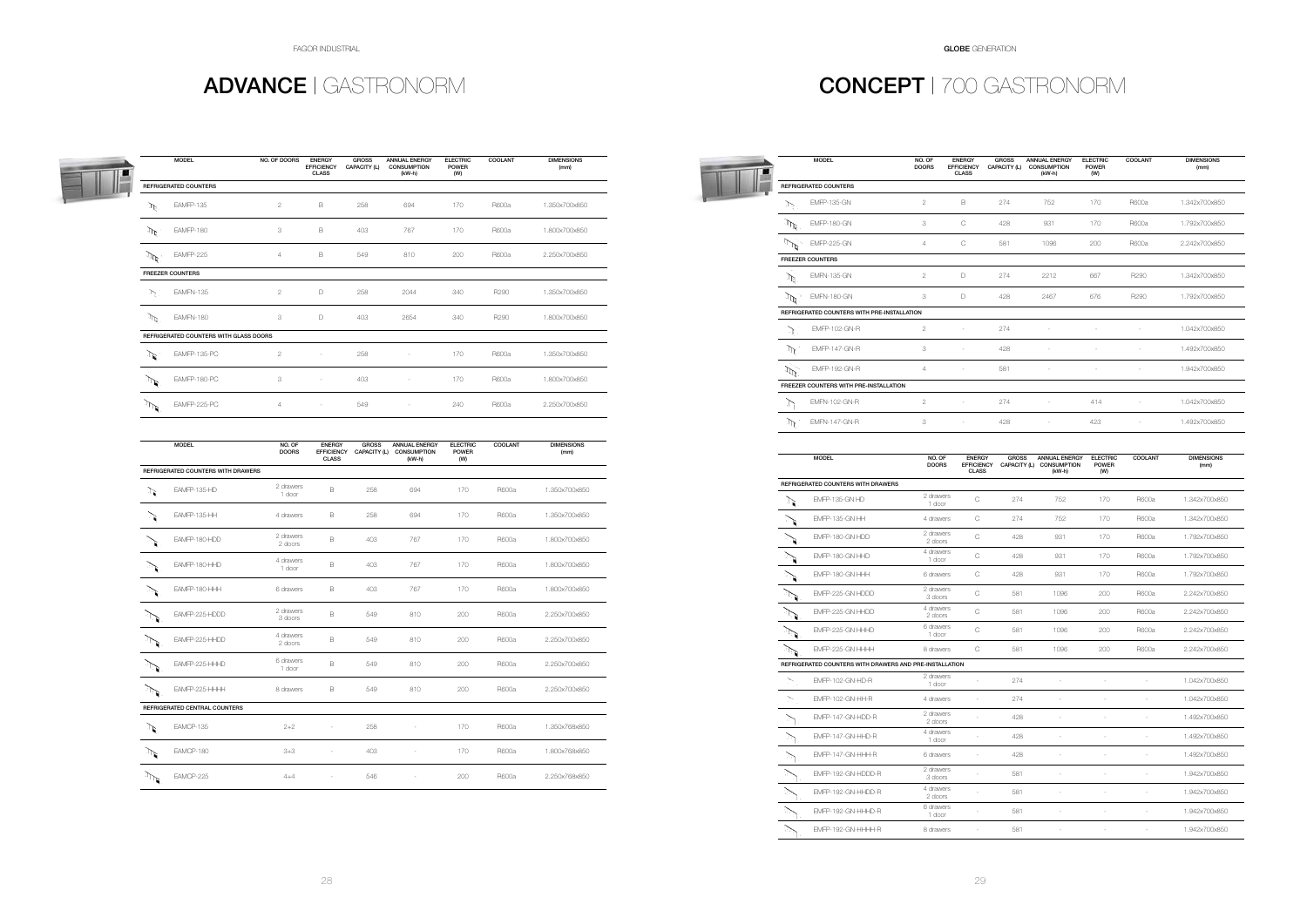|                                                         | <b>MODEL</b>                   | NO. OF DOORS        | <b>ENERGY</b><br><b>EFFICIENCY</b><br><b>CLASS</b> | <b>GROSS</b><br>CAPACITY (L) | <b>ANNUAL ENERGY</b><br><b>CONSUMPTION</b><br>$(kW-h)$ | <b>ELECTRIC</b><br><b>POWER</b><br>(W) | COOLANT | <b>DIMENSIONS</b><br>(mm) |
|---------------------------------------------------------|--------------------------------|---------------------|----------------------------------------------------|------------------------------|--------------------------------------------------------|----------------------------------------|---------|---------------------------|
|                                                         | <b>REFRIGERATED BASES</b>      |                     |                                                    |                              |                                                        |                                        |         |                           |
|                                                         | <b>MODELS WITH DOORS</b>       |                     |                                                    |                              |                                                        |                                        |         |                           |
| $\gamma^*_{\rm b}$ .                                    | <b>EMFP-135-BP</b>             | $\overline{2}$      | C                                                  | 177                          | 752                                                    | 170                                    | R600a   | 1.342x700x584             |
| $\mathcal{C} \times$<br>$\mathbf{q}$ .                  | <b>EMFP-180-BP</b>             | 3                   | C                                                  | 277                          | 931                                                    | 170                                    | R600a   | 1.792x700x584             |
| $\left\Vert \mathbb{H}_{\mathbf{X}^{\perp}}\right\Vert$ | <b>EMFP-225-BP</b>             | 4                   | D                                                  | 377                          | 1096                                                   | 200                                    | R600a   | 2.242x700x584             |
|                                                         | <b>MODELS WITH DRAWERS 2/3</b> |                     |                                                    |                              |                                                        |                                        |         |                           |
| $\gamma^{\prime}$ by $z$                                | <b>EMFP-135-B</b>              | 2 drawers           | C                                                  | 177                          | 752                                                    | 170                                    | R600a   | 1.342x700x584             |
| IЧ.<br>$\mathbf{q}$ .                                   | <b>EMFP-180-B</b>              | 3 drawers           | C                                                  | 277                          | 931                                                    | 170                                    | R600a   | 1.792x700x584             |
| <b>Page</b><br>$\mathbf{k}_i$ .                         | <b>EMFP-225-B</b>              | 4 drawers           | C                                                  | 377                          | 1096                                                   | 200                                    | R600a   | 2.242x700x584             |
|                                                         | <b>MODELS WITH DRAWERS 1/3</b> |                     |                                                    |                              |                                                        |                                        |         |                           |
| $\gamma^*b_{\zeta,\gamma}$                              | EMFP-135-B2                    | 2 drawers<br>1 door | Ċ                                                  | 177                          | 752                                                    | 170                                    | R600a   | 1.342x700x584             |
| V.<br>$\mathbf{q}$ .                                    | EMFP-180-B2                    | 4 drawers<br>1 door | C                                                  | 277                          | 931                                                    | 170                                    | R600a   | 1.792x700x584             |
|                                                         | <b>EMFP-225-B2</b>             | 6 drawers<br>1 door | D                                                  | 377                          | 1096                                                   | 200                                    | R600a   | 2.242x700x584             |

|                             | <b>MODEL</b>                                                | NO. OF<br><b>DOORS</b> | <b>ENERGY</b><br><b>EFFICIENCY</b><br><b>CLASS</b> | <b>GROSS</b><br>CAPACITY (L) | <b>ANNUAL ENERGY</b><br><b>CONSUMPTION</b><br>(kW-h) | <b>ELECTRIC</b><br><b>POWER</b><br>(W) | <b>COOLANT</b> | <b>DIMENSIONS</b><br>(mm) |
|-----------------------------|-------------------------------------------------------------|------------------------|----------------------------------------------------|------------------------------|------------------------------------------------------|----------------------------------------|----------------|---------------------------|
|                             | REFRIGERATED COUNTERS WITH GLASS DOORS                      |                        |                                                    |                              |                                                      |                                        |                |                           |
| $\mathbb{F}$                | EMFP-135-GN PC                                              | $\mathbf{2}$           |                                                    | 274                          |                                                      | 170                                    | R600a          | 1.342x700x850             |
| $\mathcal{A}$               | EMFP-180-GN PC                                              | 3                      |                                                    | 428                          |                                                      | 170                                    | R600a          | 1.792x700x850             |
| $\mathcal{M}$               | EMFP-225-GN PC                                              | $\overline{4}$         |                                                    | 581                          |                                                      | 200                                    | R600a          | 2.242x700x850             |
|                             | <b>REFRIGERATED COUNTERS WITH SINK</b>                      |                        |                                                    |                              |                                                      |                                        |                |                           |
| ेर्द                        | <b>EMFP-135-GN-F</b>                                        | $\overline{2}$         | B                                                  | 274                          | 752                                                  | 170                                    | R600a          | 1.342x700x850             |
| $\mathcal{M}$               | EMFP-180-GN-F                                               | 3                      | $\mathcal{C}$                                      | 428                          | 931                                                  | 170                                    | R600a          | 1.792x700x850             |
| $\mathcal{M}$               | <b>EMFP-225-GN-F</b>                                        | $\overline{4}$         | $\mathcal{C}$                                      | 581                          | 1096                                                 | 200                                    | R600a          | 2.242x700x850             |
|                             | REFRIGERATED CENTRAL COUNTERS                               |                        |                                                    |                              |                                                      |                                        |                |                           |
| ℩                           | <b>EMCP-135-GN</b>                                          | $2 + 2$                |                                                    | 274                          |                                                      | 170                                    | R600a          | 1.342x768x850             |
| $\mathbb{R}^n$              | EMCP-180-GN                                                 | $3 + 3$                |                                                    | 428                          |                                                      | 170                                    | R600a          | 1.792x768x850             |
| $\mathbb{M}$                | <b>EMCP-225-GN</b>                                          | $4 + 4$                |                                                    | 581                          |                                                      | 200                                    | R600a          | 2.242x768x850             |
|                             | REFRIGERATED COUNTERS WITH GLASS DOORS AND PRE-INSTALLATION |                        |                                                    |                              |                                                      |                                        |                |                           |
| $\mathcal{L}$               | EMFP-102-GN-R PC                                            | $\overline{2}$         | ä,                                                 | 274                          |                                                      | ł,                                     | $\equiv$       | 1.042x700x850             |
| $\mathcal{W}^{\mathcal{C}}$ | EMFP-147-GN-R PC                                            | 3                      | $\sim$                                             | 428                          | ÷,                                                   | $\sim$                                 | $\equiv$       | 1.492x700x850             |
|                             | EMFP-192-GN-R PC                                            | $\overline{4}$         |                                                    | 581                          |                                                      |                                        | -              | 1.942x700x850             |

# CONCEPT | 600 SNACK

 $\mathbb{F}$ 

|   | <b>MODEL</b>                                | NO. OF DOORS   | <b>ENERGY</b><br><b>EFFICIENCY</b><br><b>CLASS</b> | <b>GROSS</b><br>CAPACITY (L) | <b>ANNUAL ENERGY</b><br><b>CONSUMPTION</b><br>$(kW-h)$ | <b>ELECTRIC</b><br><b>POWER</b><br>(W) | COOLANT | <b>DIMENSIONS</b><br>(mm) |
|---|---------------------------------------------|----------------|----------------------------------------------------|------------------------------|--------------------------------------------------------|----------------------------------------|---------|---------------------------|
|   | <b>REFRIGERATED COUNTERS</b>                |                |                                                    |                              |                                                        |                                        |         |                           |
|   | <b>FMSP-150</b>                             | $\mathbf{2}$   | Ċ                                                  | 268                          | 836                                                    | 170                                    | R600a   | 1.492x600x850             |
|   | <b>EMSP-200</b>                             | 3              | С                                                  | 416                          | 931                                                    | 170                                    | R600a   | 2.017x600x850             |
|   | <b>EMSP-250</b>                             | 4              | С                                                  | 564                          | 1096                                                   | 200                                    | R600a   | 2.542x600x850             |
|   | <b>REFRIGERATED COUNTERS</b>                |                |                                                    |                              |                                                        |                                        |         |                           |
|   | <b>EMSN-150</b>                             | $\overline{2}$ | D                                                  | 268                          | 2212                                                   | 667                                    | R290    | 1.492x600x850             |
|   | <b>EMSN-200</b>                             | 3              | D                                                  | 416                          | 2467                                                   | 676                                    | R290    | 2.017x600x850             |
|   | REFRIGERATED COUNTERS WITH PRE-INSTALLATION |                |                                                    |                              |                                                        |                                        |         |                           |
| ア | <b>EMSP-117-R</b>                           | $\overline{2}$ | ×,                                                 | 268                          |                                                        |                                        |         | 1.192x600x850             |
|   | <b>EMSP-169-R</b>                           | 3              | J.                                                 | 416                          |                                                        |                                        |         | 1.717x600x850             |
|   | <b>EMSP-222-R</b>                           | 4              |                                                    | 564                          |                                                        |                                        |         | 2.242x600x850             |
|   | FREEZER COUNTERS WITH PRE-INSTALLATION      |                |                                                    |                              |                                                        |                                        |         |                           |
|   | <b>EMSN-117-R</b>                           | $\overline{2}$ | ×,                                                 | 268                          | ×                                                      | 416                                    |         | 1.192x600x850             |
|   | <b>EMSN-169-R</b>                           | 3              | ×,                                                 | 416                          | ×,                                                     | 426                                    |         | 1.717x600x850             |

|                           | <b>MODEL</b>                                            | NO. OF<br><b>DOORS</b> | <b>ENERGY</b><br><b>EFFICIENCY</b><br><b>CLASS</b> | <b>GROSS</b><br><b>CAPACITY</b><br>(L) | <b>ANNUAL ENERGY</b><br><b>CONSUMPTION</b><br>(kW-h) | <b>ELECTRIC</b><br><b>POWER</b><br>(W) | COOLANT | <b>DIMENSIONS</b><br>(mm) |
|---------------------------|---------------------------------------------------------|------------------------|----------------------------------------------------|----------------------------------------|------------------------------------------------------|----------------------------------------|---------|---------------------------|
|                           | REFRIGERATED COUNTERS WITH DRAWERS *                    |                        |                                                    |                                        |                                                      |                                        |         |                           |
| ীয়                       | EMSP-150-HD                                             | 2 drawers<br>1 door    | C                                                  | 268                                    | 836                                                  | 170                                    | R600a   | 1.492x600x850             |
|                           | <b>EMSP-150-HH</b>                                      | 4 drawers              | C                                                  | 268                                    | 836                                                  | 170                                    | R600a   | 1.492x600x850             |
|                           | EMSP-200-HDD                                            | 2 drawers<br>2 doors   | $\mathbb C$                                        | 416                                    | 931                                                  | 170                                    | R600a   | 2.017x600x850             |
|                           | EMSP-200-HHD                                            | 4 drawers<br>1 door    | Ċ                                                  | 416                                    | 931                                                  | 170                                    | R600a   | 2.017x600x850             |
|                           | EMSP-200-HHH                                            | 6 drawers              | C                                                  | 416                                    | 931                                                  | 170                                    | R600a   | 2.017x600x850             |
|                           | EMSP-250-HDDD                                           | 2 drawers<br>3 doors   | C                                                  | 564                                    | 1096                                                 | 200                                    | R600a   | 2.542x600x850             |
|                           | EMSP-250-HHDD                                           | 4 drawers<br>2 doors   | C                                                  | 564                                    | 1096                                                 | 200                                    | R600a   | 2.542x600x850             |
|                           | EMSP-250-HHHD                                           | 6 drawers<br>1 door    | $\mathcal{C}$                                      | 564                                    | 1096                                                 | 200                                    | R600a   | 2.542x600x850             |
|                           | EMSP-250-HHHH                                           | 8 drawers              | C                                                  | 564                                    | 1096                                                 | 200                                    | R600a   | 2.542x600x850             |
|                           | REFRIGERATED COUNTERS WITH DRAWERS AND PRE-INSTALLATION |                        |                                                    |                                        |                                                      |                                        |         |                           |
| ↖                         | <b>EMSP-117-HD-R</b>                                    | 2 drawers<br>1 door    |                                                    | 268                                    |                                                      |                                        |         | 1.192x600x850             |
|                           | <b>EMSP-117-HH-R</b>                                    | 4 drawers              |                                                    | 268                                    |                                                      |                                        |         | 1.192x600x850             |
|                           | EMSP-169-HDD-R                                          | 2 drawers<br>2 doors   |                                                    | 416                                    |                                                      |                                        |         | 1.717x600x850             |
|                           | EMSP-169-HHD-R                                          | 4 drawers<br>1 door    |                                                    | 416                                    |                                                      |                                        |         | 1.717x600x850             |
|                           | EMSP-169-HHH-R                                          | 6 drawers              | ×,                                                 | 416                                    |                                                      |                                        |         | 1.717x600x850             |
| $\mathcal{M}^{\parallel}$ | EMSP-222-HDDD-R                                         | 2 drawers<br>3 doors   |                                                    | 564                                    | ×,                                                   |                                        |         | 2.242x600x850             |
| $\mathcal{W}$             | EMSP-222-HHDD-R                                         | 4 drawers<br>2 doors   |                                                    | 564                                    |                                                      |                                        |         | 2.242x600x850             |
|                           | EMSP-222-HHHD-R                                         | 6 drawers<br>1 door    |                                                    | 564                                    |                                                      |                                        |         | 2.242x600x850             |
|                           | EMSP-222-HHHH-R                                         | 8 drawers              |                                                    | 564                                    |                                                      |                                        |         | 2.242x600x850             |



 $\sqrt{1+\sqrt{1+\frac{1}{2}}}\sqrt{\frac{1}{2+\frac{1}{2}}\sqrt{\frac{1}{2+\frac{1}{2}}\sqrt{\frac{1}{2+\frac{1}{2}}\sqrt{\frac{1}{2+\frac{1}{2}}\sqrt{\frac{1}{2}}}}}}$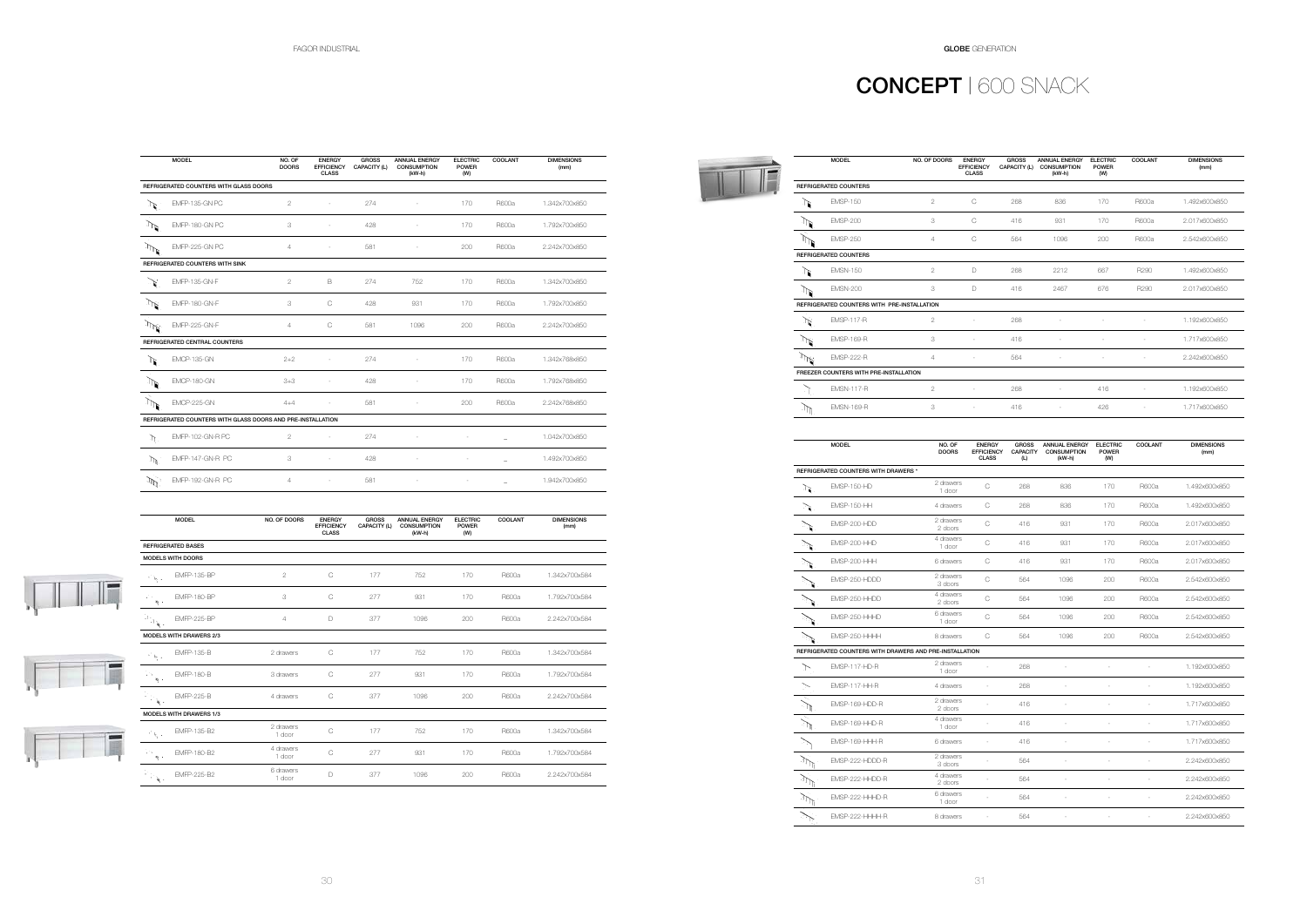32

|                       | <b>MODEL</b>                                              | NO. OF DOORS   | <b>ENERGY</b><br><b>EFFICIENCY</b><br><b>CLASS</b> | <b>GROSS</b><br>CAPACITY (L) | <b>ANNUAL ENERGY</b><br><b>CONSUMPTION</b><br>$(kW-h)$ | <b>ELECTRIC</b><br><b>POWER</b><br>(W) | COOLANT | <b>DIMENSIONS</b><br>(mm) |
|-----------------------|-----------------------------------------------------------|----------------|----------------------------------------------------|------------------------------|--------------------------------------------------------|----------------------------------------|---------|---------------------------|
| <b>FRONT COUNTERS</b> |                                                           |                |                                                    |                              |                                                        |                                        |         |                           |
|                       | <b>REFRIGERATED MODELS</b>                                |                |                                                    |                              |                                                        |                                        |         |                           |
| ∩                     | EFMP-150                                                  | $\overline{2}$ | C                                                  | 355                          | 835                                                    | 170                                    | R600a   | 1.492x600x1.045           |
| $\mathbb{D}$          | <b>EFMP-202</b>                                           | 3              | $\mathsf{C}$                                       | 551                          | 988                                                    | 170                                    | R600a   | 2.017x600x1.045           |
| $\mathbb{M}$          | <b>EFMP-255</b>                                           | $\overline{4}$ | $\mathsf{C}$                                       | 747                          | 1171                                                   | 200                                    | R600a   | 2.542x600x1.045           |
|                       | REFRIGERATED MODELS WITH GLASS DOORS                      |                |                                                    |                              |                                                        |                                        |         |                           |
| ₫                     | <b>EFMP-150 PC</b>                                        | $\overline{2}$ | $\sim$                                             | 355                          | ×                                                      | 170                                    | R600a   | 1.492x600x1.045           |
| $\mathbb{R}^n$        | <b>EFMP-202 PC</b>                                        | 3              | ×                                                  | 551                          | ×                                                      | 170                                    | R600a   | 2.017x600x1.045           |
|                       | <b>EFMP-255 PC</b>                                        | $\overline{4}$ | ÷.                                                 | 747                          |                                                        | 200                                    | R600a   | 2.542x600x1.045           |
|                       | REFRIGERATED MODELS WITH PRE-INSTALLATION                 |                |                                                    |                              |                                                        |                                        |         |                           |
|                       | EFMP-117-R                                                | $\overline{2}$ | ×.                                                 | 355                          |                                                        |                                        |         | 1.192x600x1.045           |
| $\mathbb{M}$          | <b>EFMP-169-R</b>                                         | 3              |                                                    | 551                          |                                                        |                                        |         | 1.717x600x1.045           |
| $\mathbb{M}$          | <b>EFMP-222-R</b>                                         | 4              |                                                    | 747                          |                                                        |                                        |         | 2.242x600x1.045           |
|                       | REFRIGERATED MODELS WITH GLASS DOORS AND PRE-INSTALLATION |                |                                                    |                              |                                                        |                                        |         |                           |
| - 1                   | <b>EFMP-117-R PC</b>                                      | $\overline{2}$ | ÷                                                  | 355                          |                                                        | ٠                                      | ÷.      | 1.192x600x1.045           |
| $\mathbb{M}$          | EFMP-169-R PC                                             | 3              |                                                    | 551                          |                                                        |                                        |         | 1.717x600x1.045           |
| $\mathbb{R}$          | <b>EFMP-222-R PC</b>                                      | $\overline{4}$ | ×                                                  | 747                          | ÷                                                      | ×.                                     | ٠       | 2.242x600x1.045           |
|                       |                                                           |                |                                                    |                              |                                                        |                                        |         |                           |

# FRONT COUNTERS

|   | <b>MODEL</b>                           | NO. OF<br><b>DOORS</b> | <b>ENERGY</b><br><b>EFFICIENCY</b><br><b>CLASS</b> | <b>GROSS</b><br>CAPACITY (L) | <b>ANNUAL ENERGY</b><br><b>CONSUMPTION</b><br>(kW-h) | <b>ELECTRIC</b><br><b>POWER</b><br>(W) | <b>COOLANT</b> | <b>DIMENSIONS</b><br>(mm) |
|---|----------------------------------------|------------------------|----------------------------------------------------|------------------------------|------------------------------------------------------|----------------------------------------|----------------|---------------------------|
|   | REGRIGERATED COUNTERS WITH GLASS DOORS |                        |                                                    |                              |                                                      |                                        |                |                           |
|   | <b>EMSP-150-PC</b>                     | $\overline{2}$         | ٠                                                  | 268                          | ٠                                                    | 170                                    | R600a          | 1.492x600x850             |
|   | <b>EMSP-200-PC</b>                     | 3                      | ٠                                                  | 416                          | $\sim$                                               | 170                                    | R600a          | 2.017x600x850             |
| ъ | <b>EMSP-250-PC</b>                     | 4                      | $\sim$                                             | 564                          |                                                      | 200                                    | R600a          | 2.542x600x850             |
|   | <b>REFRIGERATED COUNTERS WITH SINK</b> |                        |                                                    |                              |                                                      |                                        |                |                           |
|   | <b>EMSP-150-F</b>                      | $\overline{2}$         | C                                                  | 268                          | 836                                                  | 170                                    | R600a          | 1.492x600x850             |
| 秘 | <b>EMSP-200-F</b>                      | 3                      | C                                                  | 416                          | 931                                                  | 170                                    | R600a          | 2.017x600x850             |
| ↖ | <b>EMSP-250-F</b>                      | 4                      | С                                                  | 564                          | 1096                                                 | 200                                    | R600a          | 2.542x600x850             |